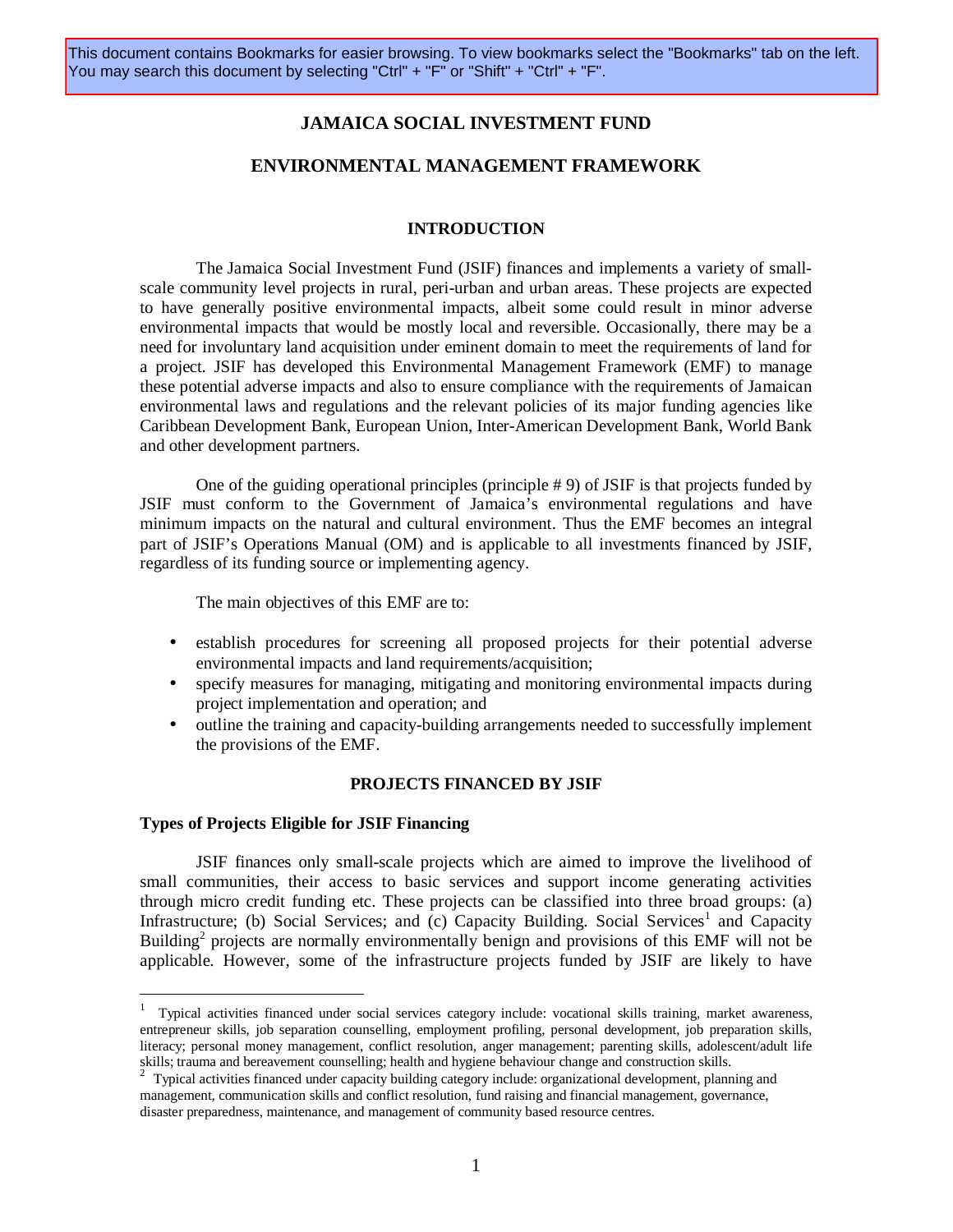localised minor adverse impacts, mainly during construction, and therefore provisions of this EMF will be applicable to them (see Table 1 for a complete list of infrastructure project categories).

## **Types of Projects Ineligible for JSIF Financing**

Because of their size/magnitude and significant potential environmental and social impacts, the following types of projects are ineligible for JSIF financing<sup>3</sup>:

- Construction of any new roads;
- Major upgrading or realignment of roads ("major" means changing the road category, such as from seasonal to all-weather or secondary to primary; or adding new lanes);
- Improvement and rehabilitation of any existing roads within 5 kilometres of any protected areas or any other areas of natural forest;
- Dam construction, reconstruction, rehabilitation or strengthening;
- Irrigation works with incremental command areas exceeding 200 hectares;
- Flood protection, sewage treatment<sup>4</sup>, agricultural drainage, or other works which could adversely affect wetlands or natural waterways, either through pollution or hydrological changes;
- Use of pesticides on the World Health Organization's Hazardous Pesticides List which are not recommended;
- Aquaculture using non-native species in natural water bodies;
- Works which would adversely affect cultural property, including archaeological and historical sites;
- Any activities that require the conversion of natural habitats;
- Activities that negatively affect natural protected areas recognized by national or local governments (or buffer zones thereof);
- Land reclamation such as drainage of wetlands or filling of water bodies to create land;
- Purchase or lease of land which has unclear titles;
- Land clearance and levelling (when affecting critical natural habitats and natural land contours, natural habitats for this purpose being those water or land areas where most of the original plant and animal species are still present); and
- Hazardous waste management and disposal as well as manufacture, transport and use of hazardous, and/or toxic materials (except small amounts of solvents, degreasing materials, paints, fuels, and the like used during construction).

## **Project Target Areas**

JSIF investments target existing smaller communities in rural, peri-urban and urban areas. They mostly involve repair, rehabilitation and or upgrading of existing infrastructure. Investments for creation of new infrastructure are restricted to only those which are essential for improving or sustaining the existing service levels (e.g., connection to an existing trunk sewer). Therefore, no adverse potential impacts on natural habitats (wetlands and protected forests) are anticipated. Also, as discussed above, projects that may have major adverse environmental or social impacts are ineligible for JSIF funding.

 $3$  see Operations Manual Section 4.2 on eligibility criteria for community projects.

<sup>&</sup>lt;sup>4</sup> except for small-scale package-type sewage treatment plants, such as bio-digester.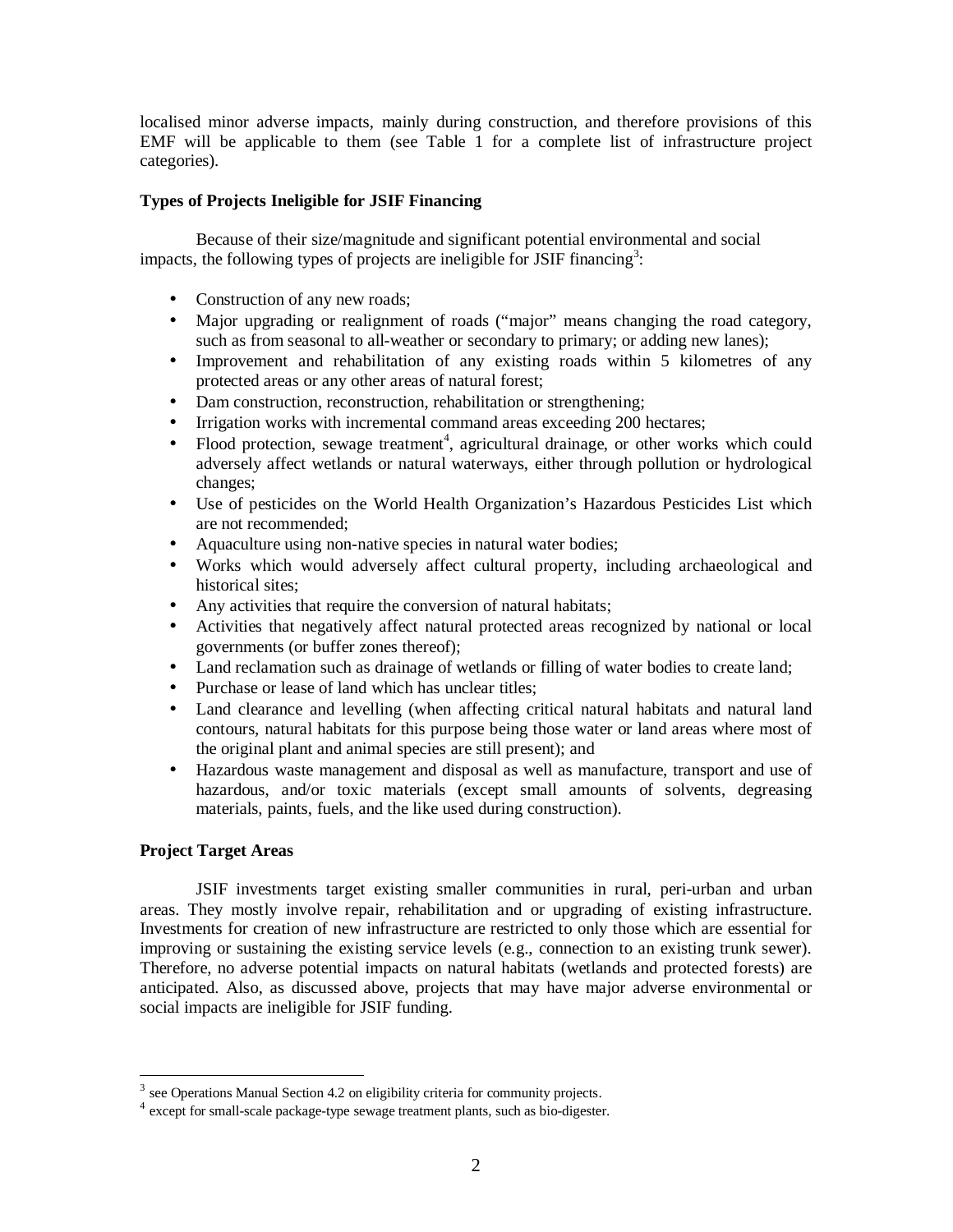### **SCREENING PROCEDURES**

### **National Regulatory Requirements**

 Jamaican national environmental regulatory requirements are prescribed by the environmental Permit & License System (P&L), which came in to effect in January 1997 and is administered by the National Environment and Planning Agency (NEPA)<sup>5</sup>. It is a mechanism to ensure that all Jamaican facilities and development projects meet the relevant standards and procedures to minimize adverse environmental impacts during construction and operation of a facility. See Figure 1 at the back of this document for a flow diagram of NEPA's environmental permit and licence system.

 JSIF approached NEPA, in November 2005, to obtain advice with respect to the national regulatory requirements (environmental permit to construct and licence to discharge) for the various categories of infrastructure projects funded by JSIF. NEPA, in its responses (dated December 6, 2005) confirmed that some of the projects would require an environmental permit. JSIF is required to submit an application to NEPA, together with a detailed Project Information Form (PIF). NEPA, after review of the application, will grant an environmental permit, sometimes with terms & conditions, or may require the preparation of a full Environmental Impact Assessment (EIA) prior to granting the environmental permit.

 Projects and facilities that discharge a substance to the atmosphere, to the ground or into surface waters may require a licence to discharge. This licence is also issued by NEPA after review of an application which is submitted together with the application for an environmental permit to construct. Among the projects eligible for JSIF financing, only small (package) sewage treatment facilities would fall into the category requiring a licence to discharge.

## **Other Requirements**

As part of the harmonization initiative by the international development partners and as part of its recent initiative to pilot the use of country systems, the World Bank has prepared a report on "Safeguards Diagnostic Review For Piloting the Use of Jamaican Systems to Address Environmental and **S**ocial Safeguard Issues in the Proposed Bank-Assisted Jamaica: Inner City Basic Services Project for the Poor" (2006). This report has found that the main difference between Jamaican national environmental requirements for the types of infrastructure projects financed by JSIF and those of the World Bank and other international development partners is the preparation and use of an Environmental Management Plan (EMP). An EMP sets out project specific mitigation measures and corresponding monitoring requirements. The use of generic EMPs for small-scale infrastructure projects with minor adverse environmental impacts (as in this case) has become internationally accepted good practice, and EMPs are often adapted as Standard Operating Procedures (SOP).

Table 1 below provides a generic list of infrastructure categories and project types financed by JSIF. It also shows requirements for an environmental permit from NEPA and / or a license to discharge depending on project type. The need for preparation and use of a project specific EMP based on project categories and types is also indicated in Table 1.

<sup>&</sup>lt;sup>5</sup> This EMF only deals with the environmental permits needed from NEPA. Planning permits for various buildings and developments required from Parish Councils and from NEPA are outside the scope of this EMF.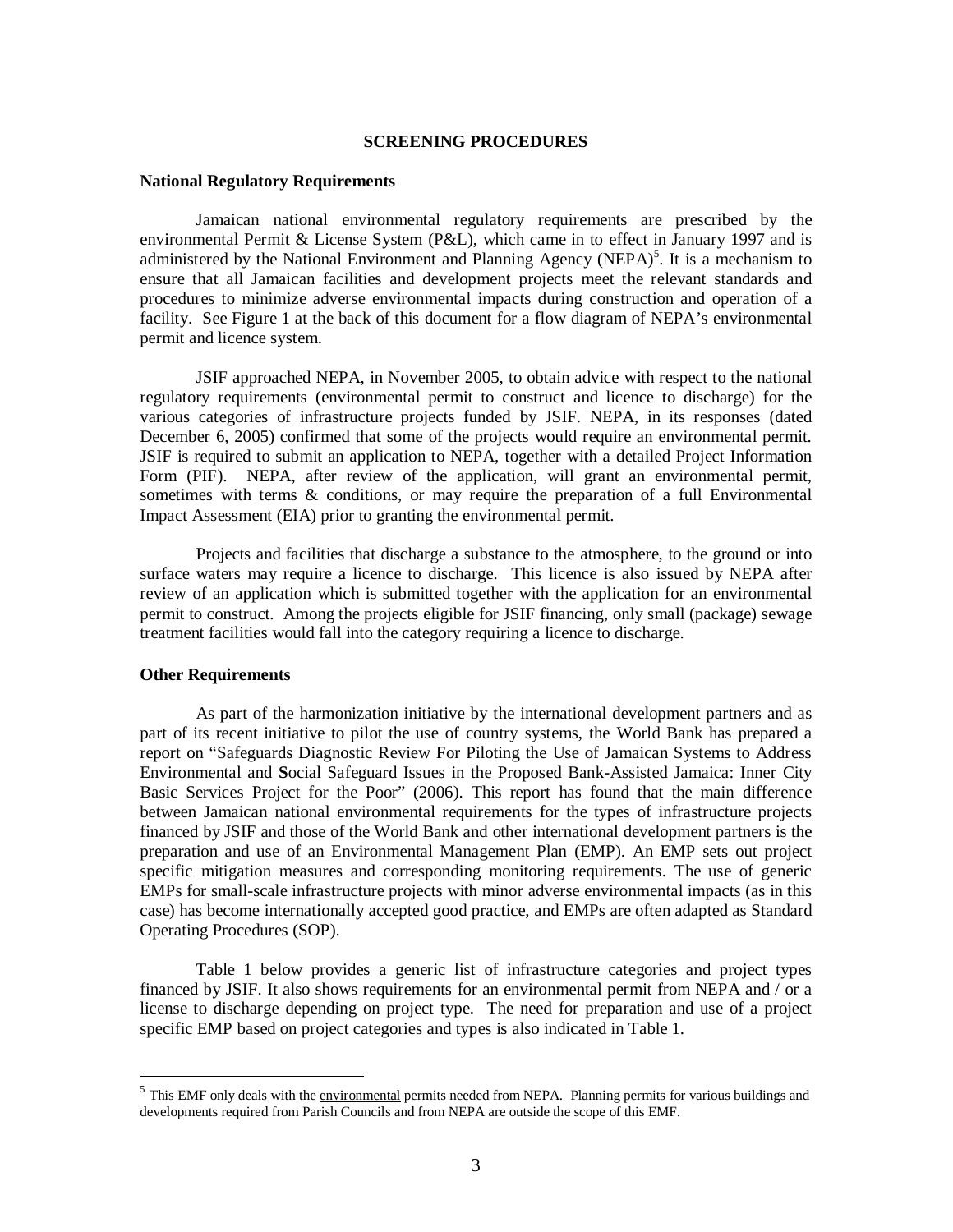### **Screening Criteria**

Some site-specific issues may present serious environmental risks and / or impacts. For example, proximity to a protected forest area could have potential impacts on a unique natural habitat (endemic species of fauna or flora) or a high water table area would have potential effect on the design and operation of sanitation systems such as soakaway pits or tile fields. In such cases there should be a consideration of alternatives or the project application will be rejected due to the unsuitable site conditions. Therefore, a site screening mechanism is needed to identify sites that are potentially unsuitable due to site-specific environmental conditions.

In addition, the land on which a project is to be located must comply with the zoning requirements of NEPA and relevant local planning legislation. In this context, the local Parish Council has an important role to play, not only by reviewing applications and issuing a local planning permit, as required, but also in the review of the details of any proposed development facilities. This is important since the Parish Council is also expected to assist with the operation and maintenance of community facilities and infrastructure.

### **Screening Process**

Each project must be screened by the respective JSIF project officer, early in the project cycle, for potential environmental impacts and land requirements. Table 1 above must be used only as a reference to make a preliminary decision whether NEPA permit to construct and or license to operate and or an EMP is required. This decision must be confirmed by the JSIF Environmental and Resettlement Officer (ERO) after reviewing additional site specific information as detailed in the attached Form "Checklist for Screening Site Specific Issues".

Figure 2 further below shows how the screening and implementation of mitigation measures are integrated with the JSIF project cycle.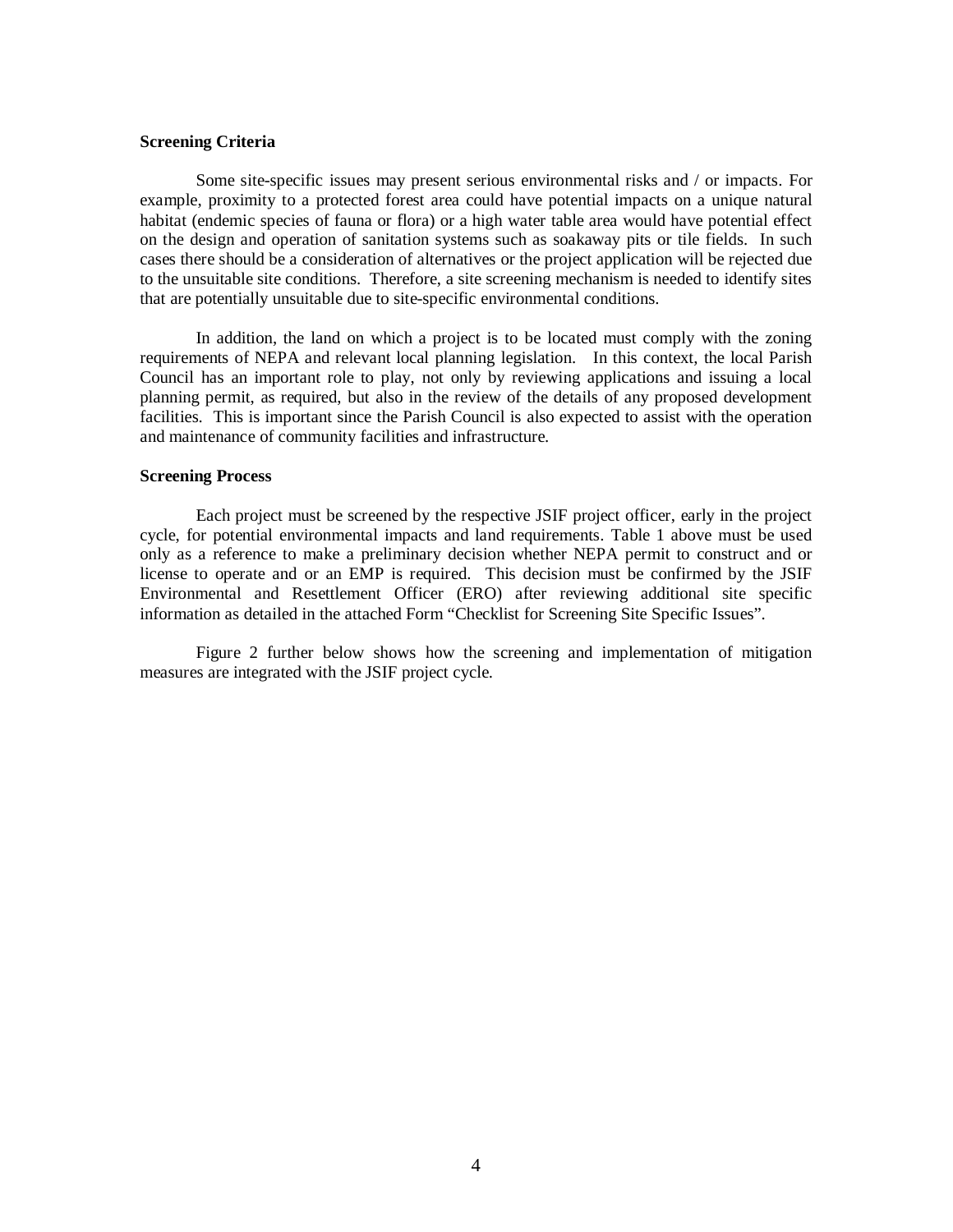| <b>PROJECT</b><br><b>CATEGORIES</b> | <b>PROJECT TYPES</b>                                                                                                              | <b>NEPA</b><br>Permit <sup>6</sup><br>Yes/No $(Y/N)$ | $EMP^7$<br>Yes/No $(Y/N)$ | <b>NOTES</b>                                                                                                                                                  |
|-------------------------------------|-----------------------------------------------------------------------------------------------------------------------------------|------------------------------------------------------|---------------------------|---------------------------------------------------------------------------------------------------------------------------------------------------------------|
| <b>SCHOOLS</b>                      | Basic Schools (2-4 classrooms)<br>$\bullet$<br>and associated amenities, such as<br>sanitation<br>Primary/All-Age Schools - Rehab | $\mathbf N$<br>(see Notes)<br>N                      | Y<br>Y                    | 1. NEPA permit is required if a bio-<br>digester system is installed.<br>2. If septic tank/tile field is installed, a<br>project brief should be sent to NEPA |
|                                     | or Expansion (1-4 classrooms) and<br>associated amenities (sanitation)                                                            | (see Notes)                                          |                           | and comments from WRA and EU must<br>be obtained.<br>3. If connection to public sewer system<br>NWC permission must be obtained.                              |
| <b>HEALTH CENTRES</b>               | Type 1 and Type $2^8$<br>$\bullet$                                                                                                | $\mathbf N$                                          | Y                         |                                                                                                                                                               |
| <b>RECREATION</b>                   | Sports fields & related facilities                                                                                                | $\mathbf N$                                          | N                         | Includes playing fields, fencing and                                                                                                                          |
| <b>FACILITIES</b>                   | Playground & recreation areas                                                                                                     | N                                                    | N                         | changing rooms.                                                                                                                                               |
| <b>COMMUNITY</b>                    | <b>Community (Resource) Centres</b>                                                                                               | $\mathbf N$                                          | Y                         |                                                                                                                                                               |
| <b>FACILITIES</b>                   | Skills Training Centres & Business<br><b>Incubators</b>                                                                           | N                                                    | Y                         |                                                                                                                                                               |
|                                     | Offices/Income-generating<br>facilities                                                                                           | N                                                    | Y                         |                                                                                                                                                               |
|                                     | Small community markets                                                                                                           | N                                                    | Y                         |                                                                                                                                                               |
|                                     | Homes for Children, the Elderly or                                                                                                | N                                                    | Y                         |                                                                                                                                                               |

## **Table 1: Infrastructure Project Categories and Regulatory and Other Environmental Requirements**

<sup>6</sup> This means an <u>environmental</u> permit.<br><sup>7</sup> Environmental Management Plans (EMPs)

<sup>8</sup> Type 1 and 2 Health Centres provide services but do not admit patients, persons with illnesses requiring admission are sent to regional hospitals. The services are as follows: Type 1 - Serves an area with a population of 2,000 - 4,000 people and provides: 1. Maternal and child helath services (antenatal. postnatal, child health, immunization, nutrition monitoring and support) 2. Health promotion/educatoin and community participation.

Type 2 - As in Type 1 plus additional services as follows: 1. Health promotion and illness prevention (veterinary public health and foold, hygiene/food handlers clinics, water quality, solid liquid and excreta disposal)

2. Surveillance and Disease Control (specific communicatble diseases e.g. TB and Hansens, malaria and childhood diarrhoeal disease, STDs, other communicable diseases, rheumatic fever prophylaxis). 3. Curative Services (common medical conditions, STDs, acutre and chronic diseases. 4. Dental services (visiting)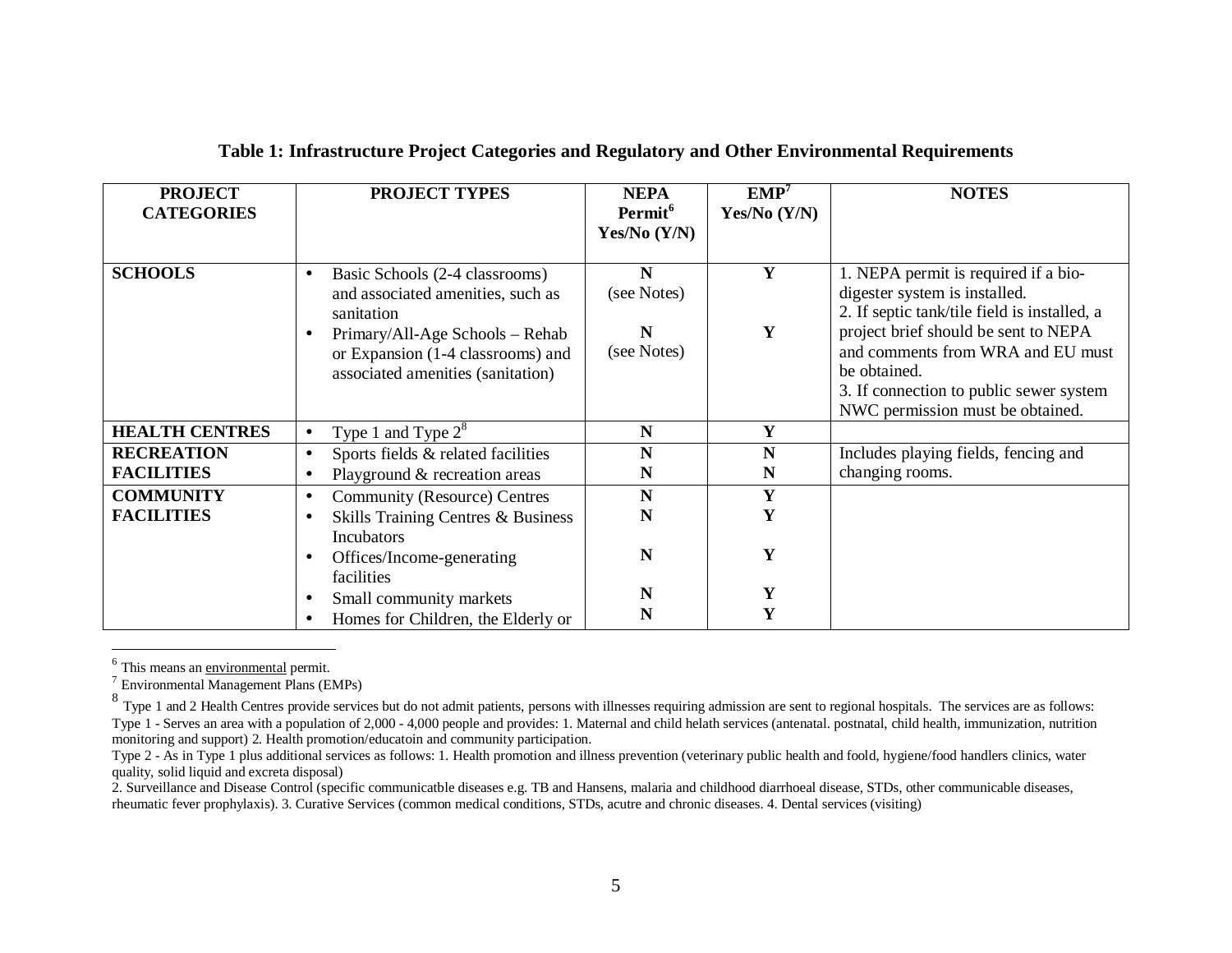|                                             | the Disabled                                                                                                                                                                                                                                                                    |                                                      |                  |                                                                                                                                                                                                                                                                                              |
|---------------------------------------------|---------------------------------------------------------------------------------------------------------------------------------------------------------------------------------------------------------------------------------------------------------------------------------|------------------------------------------------------|------------------|----------------------------------------------------------------------------------------------------------------------------------------------------------------------------------------------------------------------------------------------------------------------------------------------|
| <b>SMALL ROADS</b>                          | Small roads in agricultural areas,<br>$\bullet$<br>including small, single-lane<br>bridges and approaches, foot<br>bridges, retaining walls, fordings<br>and associated drainage structures<br>Upgrading, rehabilitation and<br>$\bullet$<br>repair of urban local access roads | To be<br>Determined<br>N                             | Y<br>Y           | Small rural roads means Jamaican<br>Category C (minor roads) less than 5km<br>in length and an average width of 5m.                                                                                                                                                                          |
| <b>WATER SUPPLY</b>                         | Rural, small-scale community-<br>$\bullet$<br>based water supply system for less<br>than 2,000 people<br>Urban water supply rehabilitation<br>or repairs (pipe diameter less than<br>10cm)                                                                                      | Y<br>(also see notes)<br>N                           | $\mathbf Y$<br>Y | 1. EHU approval must be obtained for<br>rural systems.<br>2. If groundwater well is used WRA<br>permission must also be obtained.<br>3. If connection to public system, NWC<br>permission is required.                                                                                       |
| <b>SANITATION</b>                           | Upgrading of existing pit latrines<br>$\bullet$<br>Septic tank with soakaway or tile<br>field for max, number of 4 units<br>Upgrading and repair of local<br>urban sewer system in community                                                                                    | $\mathbf N$<br>(see notes)<br>N<br>Y<br>(see Note 3) | Y                | 1. No soakaways nor pit latrines are<br>permitted on the Liguanea Plains.<br>2. Emptying of septic tank must be<br>registered cesspool contractor.<br>3. If sewer pipes are 15cm in diameter or<br>larger, NEPA permit is required.<br>4. See also notes on sanitation above for<br>Schools. |
| <b>URBAN DRAINAGE</b>                       | Open or covered storm drains<br>$\bullet$                                                                                                                                                                                                                                       | Y                                                    | Y                | NWA and local Parish Council also<br>should be consulted.                                                                                                                                                                                                                                    |
| <b>STREET-LIGHTING</b>                      | Street-lighting in urban<br>$\bullet$<br>communities                                                                                                                                                                                                                            | N                                                    | $\mathbf N$      |                                                                                                                                                                                                                                                                                              |
| <b>FENCING</b>                              | Fencing along property lines in<br>$\bullet$<br>urban communities                                                                                                                                                                                                               | $\mathbf N$                                          | $\mathbf N$      |                                                                                                                                                                                                                                                                                              |
| <b>AGRO-PROCESSING</b><br><b>FACILITIES</b> | Small-scale, community-level<br>processing factories or plants                                                                                                                                                                                                                  | $\mathbf Y$                                          | Y                | NEPA permit is required for citrus,<br>coffee, cocoa, coconut & sugarcane                                                                                                                                                                                                                    |

**Note**: NEPA requirements are based on Letters of Query submitted by JSIF to NEPA on November 7 & 10, 2005 and NEPA's response in letters dated December 6, 2005.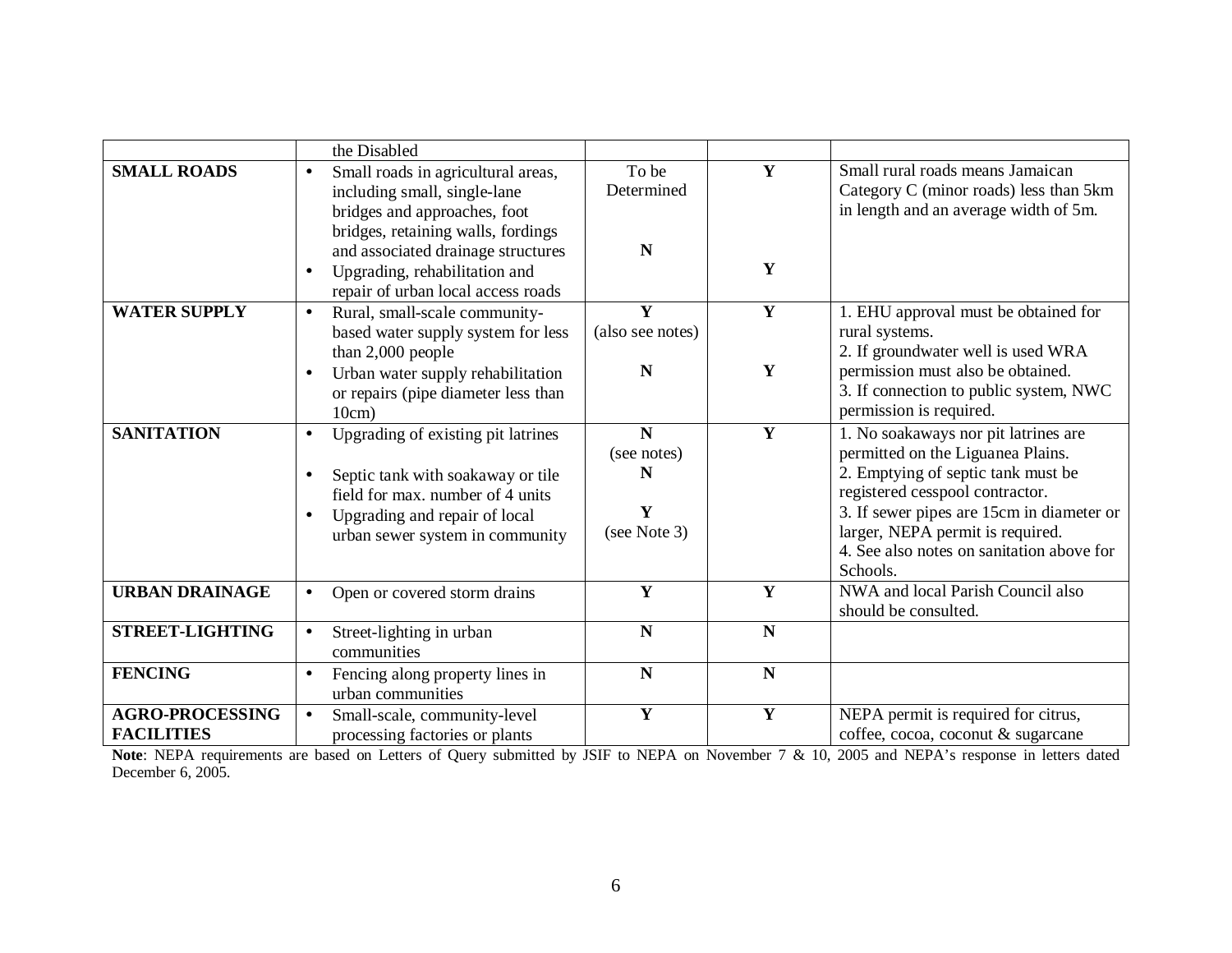### **Checklist for Screening for Site Specific Issues**

This Form is to be prepared for all JSIF projects by the Project Officer in consultation with community liaison officers and community representatives.

Note: A "Yes" or "Do Not Know" response to any of the questions below warrants an investigation by the Environmental Officer (EO). One copy of this Form must be sent to the EO, prior to project application review and another copy must be attached to the project application.

| Project Title:     | Project Number: |
|--------------------|-----------------|
| Technical Officer: | Project Type:   |
| Appraisal Officer: | Date:           |

| #               | <b>ISSUES</b>                                                                                                                                  | Yes | N <sub>0</sub> | Do Not<br><b>Know</b> |
|-----------------|------------------------------------------------------------------------------------------------------------------------------------------------|-----|----------------|-----------------------|
|                 | Is the project area zoned for the intended land use?                                                                                           |     |                |                       |
| $\overline{2}$  | Will the project involve any involuntary land acquisition?                                                                                     |     |                |                       |
| 3               | Will there be any private land donation?                                                                                                       |     |                |                       |
| $\overline{4}$  | Will the project use any vacant public land?                                                                                                   |     |                |                       |
| 5               | Is the project located in an area with cultural properties such as archaeological,                                                             |     |                |                       |
|                 | historical sites/monuments, religious structures, sacred groves and or<br>cemeteries?                                                          |     |                |                       |
| 6               | Is the project located in an area with endangered or conservation-worthy<br>ecosystems, or an area with endemic fauna or flora?                |     |                |                       |
| $7\phantom{.0}$ | Is the project located within or in an area close to a national park, a protected<br>area, wilderness area, wetlands and or critical habitats? |     |                |                       |
| 8               | Is the project located close to a springs, groundwater sources, surface water<br>bodies, water courses or wetlands?                            |     |                |                       |
| 9               | Is the groundwater table close to the surface, i.e. 0.5m or less?                                                                              |     |                |                       |
| 10              | Is the project in a polluted or contaminated area and or close to a waste dump?                                                                |     |                |                       |
| 11              | Is the project located in an area of steep slope and or susceptible to landslides<br>or erosion?                                               |     |                |                       |
| 12              | Is the project located on prime agricultural land?                                                                                             |     |                |                       |
| 13              | Is the project located in an area of tourist importance?                                                                                       |     |                |                       |
| 14              | Is the project area prone to flooding?                                                                                                         |     |                |                       |

Signed by Project Officer: …………… Name: \_\_\_\_\_\_\_\_\_\_\_\_\_\_\_\_\_\_\_\_\_\_\_ Date: \_\_\_\_\_\_\_\_\_\_\_\_\_\_\_\_\_

|       | Signed by Community Representative: |  |
|-------|-------------------------------------|--|
| Name: |                                     |  |

Date: \_\_\_\_\_\_\_\_\_\_\_\_\_\_\_\_\_

| Approved by ERO: | NEPA Environmental Permit Required YES | NO. |
|------------------|----------------------------------------|-----|
| Name:            |                                        |     |
| Date:            |                                        |     |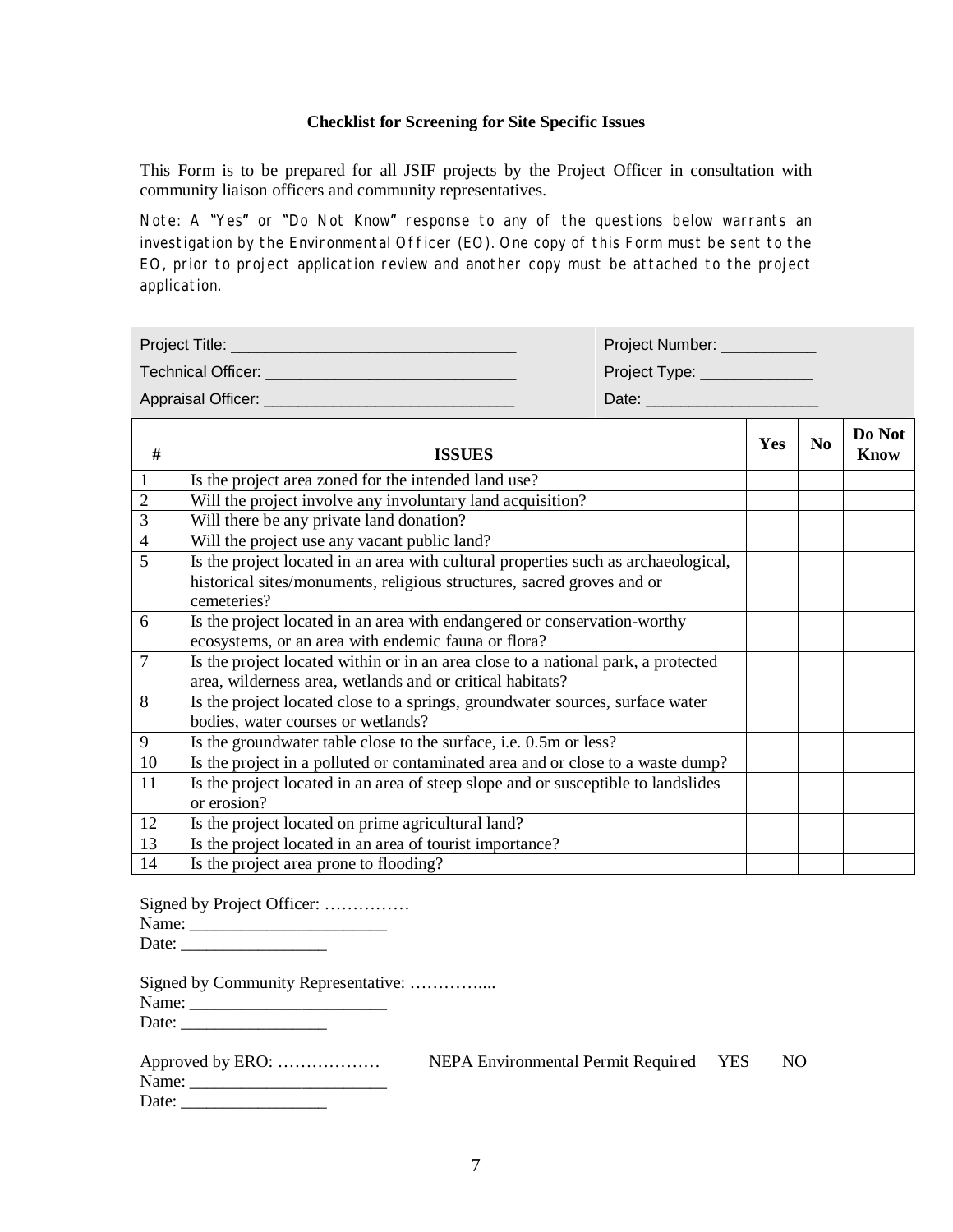**Figure 2: Integration of Screening With JSIF Project Cycle**

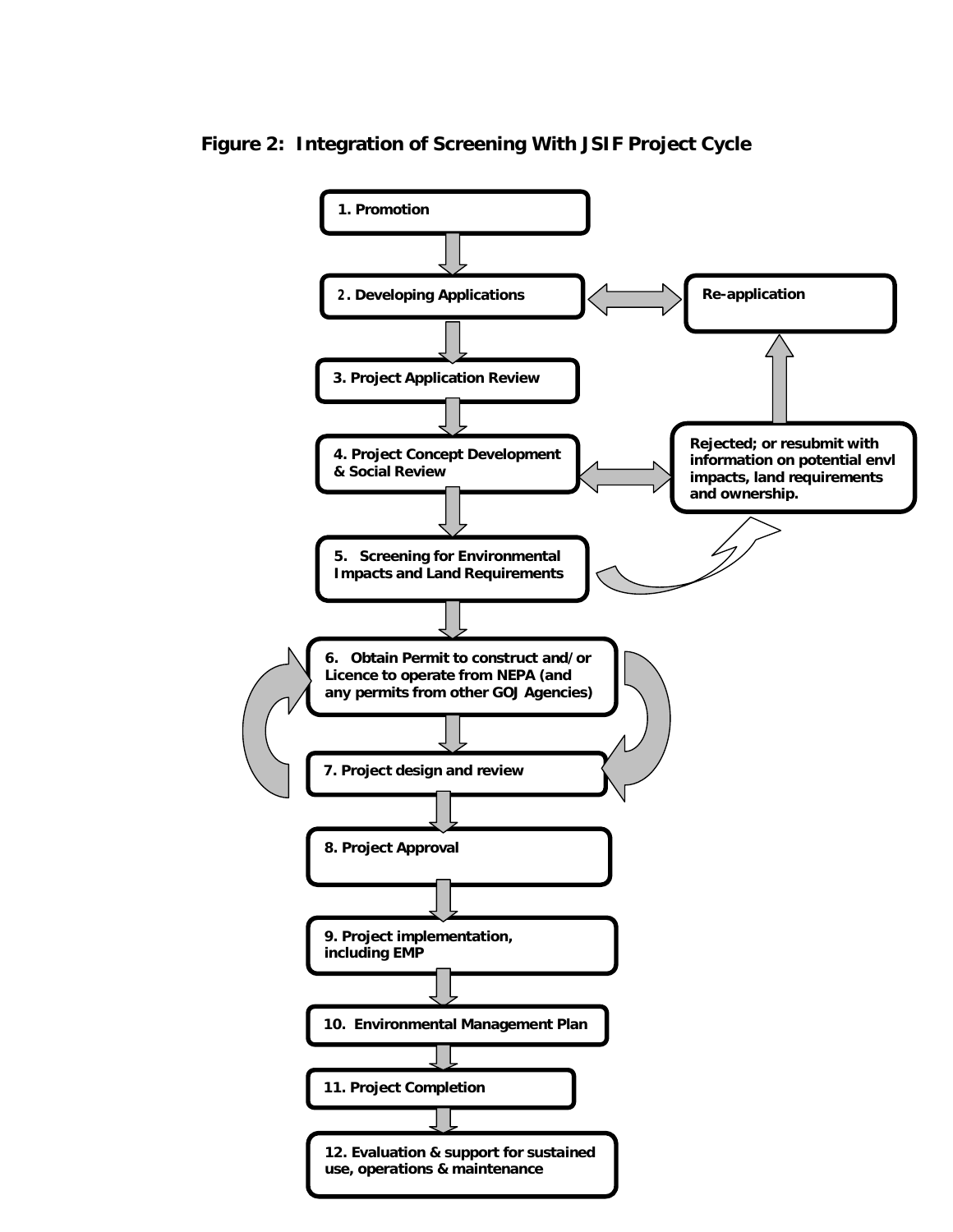## **IMPLEMENTATION ARRANGEMENTS**

### **Implementing NEPA Requirements**

Based on the results of the screening, JSIF staff (Project Officer in consultation with Environment and Resettlement Officer) will prepare the necessary application to NEAP for a permit (and licence to discharge, where applicable). The application requires the submission of a detailed Project Information Form (PIF). NEPA reviews the application and determines whether (i) a full Environmental Impact Assessment must be prepared before a permit is issued, or (ii) a permit is issued by NEPA with or without Terms & Conditions. See Figure 2 for the detailed flow diagram of NEPA's environmental permit application process. If needed, JSIF proceeds with the preparation of a full EIA.

 Once NEPA has issued a permit to construct, JSIF makes sure that all terms and conditions, and any requirements resulting from a full EIA, where applicable, are fully integrated into the design and the contract documents of the specific project. Depending on the nature of NEPA requirements, this may be done through an alternative design, special design features or modifications, an EMP, special contract clauses.

 NEPA may also require special monitoring and reporting actions, and normally will carry out periodic monitoring of the implementation of the project to make sure the NEPA requirements are being met.

### **Implementing EMP Requirements**

Infrastructure projects generally financed by JSIF are grouped into six broad groups as follows:

- Construction of New and/or Rehabilitation of Existing Buildings (schools, health centres, recreation facilities, community centres and facilities, including the provision of on-site water supply and sanitation services)
- Construction of New and/or Rehabilitation of Existing Water Supply Schemes
- Construction of New and/or Rehabilitation of Existing Roads
- Construction of New and/or Rehabilitation of Existing Sanitation Facilities (sewer networks, small wastewater treatment plants, such as bio-digesters, and on-site sanitation)
- Construction of New and/or Rehabilitation Existing Drainage Systems (within the existing communities)
- Construction of New and/or Rehabilitation Existing Agro-Processing Facilities.

A standard generic EMP has been prepared for each of the groups listed above, based on the expected likely environmental impacts during the construction phase (see Table 3 at the back of this document for the generic EMPs by infrastructure category). Further to the results of the project screening, the applicable EMP(s) must be incorporated into the bidding and contract documents. Some projects may have additional requirements for mitigation and monitoring in response to issues identified during site screening, which shall also be specified in the contract documents. Annex 1 contains additional guidance for detailed steps in good environmental management, specifically for the design and operational (O&M) phase.

### **Managing Other Potential Impacts**

In addition to the above, projects that require conversion of any natural habitats should be evaluated to ensure compliance with the World Bank Operational Policy on Natural Habitats. Also,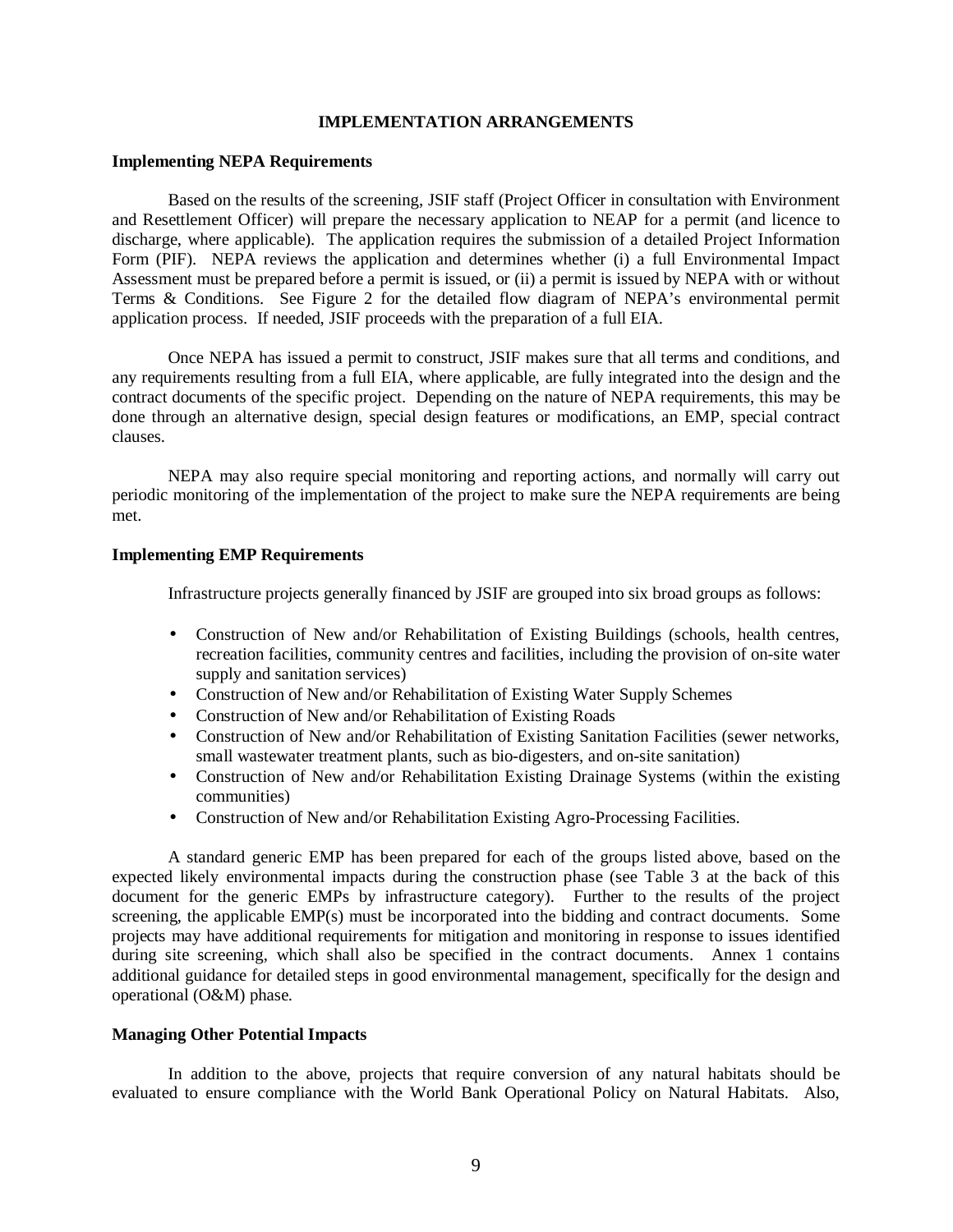projects that require procurement of pesticides or that result in the increased use of pesticides would require the development of a Pesticides Management Plan as required under World Bank Operational Policy on Pest Management. This would include non-chemical measures for pest management and guidelines for proper selection, application, storage, handling, transport and disposal of pesticides.

Another potential impact may be chance finds of physical cultural property. Site screening may indicate that the project site is in, or close to, an area with and important cultural property. The Jamaica National Heritage Trust (JNHT), under the provisions of the JNHT Act, may enter a property or site to investigate impacts on cultural properties. If there is a chance find of archaeological or cultural value the JNHT has a right to protect that find and may issue an emergency Preservation Order covering sites and buildings considered to be potentially archeologically important or significant.

 The central area of Spanish Town in St. Catherine Parish is a declared Historic District and the JNHT has the right to stop any works in that area that may prove destructive to archaeological monuments or cultural property. Certain parts of downtown Kingston may soon be similarly protected. If any chance find artefacts are found during project works the JNHT may need to perform Rescue Archaeology in order to secure and preserve these artefacts. This may require the temporary cessation of certain project activities to facilitate JNHT procedures. The contract specifications in Part H, Section 1.6 contain a clause that sets out the required actions for the contractor to comply with the requirements of the JNHT Act to protect any chance finds of cultural property $9$ .

## **Consultation and Disclosure**

It is JSIF's mission to empower communities to effectively implement community-based programs aimed at social development. JSIF's Operational Manual (OM) prescribes a project preparation and implementation process that involves participation of the project community at all keys steps. This participatory process facilitates the consideration of environmental aspects as it integrates into the project cycle disclosure of project information to, and consultation with, the community. The following matrix shows the key environment-related consultation and disclosure actions during project preparation and implementation; it also shows the outputs or results of these actions.

It is important that JSIF, its partner agencies and especially the communities, follow and participate in the process prescribed in the OM as set out below:

| Step in Project Cycle as per<br><b>Operations Manual</b> | <b>Actions for Screening and</b><br><b>Environmental Management</b>                                                            | <b>Output / Results</b>                                                          |
|----------------------------------------------------------|--------------------------------------------------------------------------------------------------------------------------------|----------------------------------------------------------------------------------|
| Promotion                                                | - JSIF / community leaders to<br>publicize intention to apply for project funding $10$                                         | - There is adequate awareness in<br>the community about the project              |
| Developing project application                           | - JSIF to hold community-wide<br>consultation on local priorities<br>and needs<br>- Community to participate and<br>contribute | - Local and specific<br>environmental concerns and<br>constraints are considered |

 $9$  This provision will also satisfy the requirements of the policies on cultural property by the various development partners, such as the World Bank's, as set out in the draft OP 4.11 on Physical Cultural Property.

<sup>&</sup>lt;sup>10</sup> This step and the corresponding actions are not needed when a community has been selected for a project, such as was the case for the Inner City Basic Services for the Poor Project.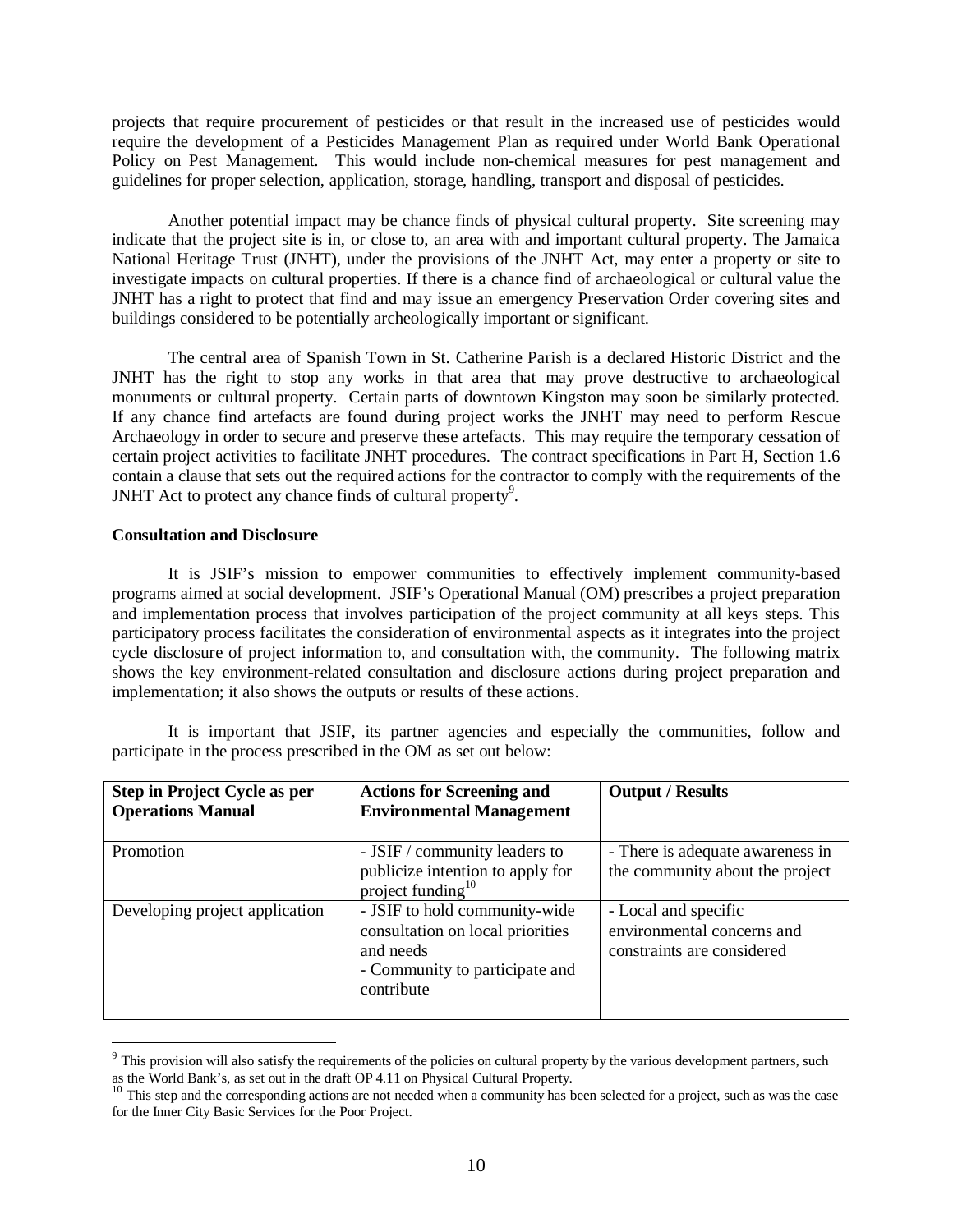| Project Concept Development | - Wide cross-section of            | - Alternatives have been         |
|-----------------------------|------------------------------------|----------------------------------|
|                             | community to participate in site   | considered and environmental     |
|                             | screening process                  | feasibility is ascertained       |
| Project Design and Review   | - JSIF to publicly display designs | - Ensures that designs are       |
|                             | for min. 2 weeks                   | environmentally appropriate,     |
|                             | - Community reviews designs        | among other criteria             |
|                             | and "signs off"                    |                                  |
| Project Implementation      | - JSIF to arrange for sign board   | - Information on contract and    |
| (after contract award and   | providing project details          | contractor is disclosed          |
| signing)                    | - JSIF to organize Project         | - Community is made aware of     |
|                             | Information Meeting held in and    | its role in implementation       |
|                             | with community                     | - Community has channel for      |
|                             | - Community to attend and          | providing feed-back              |
|                             | participate actively               | - Community makes sure that      |
|                             | - JSIF to establish Project        | EMPs are complied with           |
|                             | Steering Committee (PSC)           |                                  |
|                             | - Community to monitor work        |                                  |
|                             | and progress of contractor         |                                  |
|                             | - JSIF and community to            |                                  |
|                             | participate actively in PSC        |                                  |
|                             | meetings                           |                                  |
| Project Completion          | - Community to set up              | - Continuing maintenance,        |
|                             | maintenance committee              | including environmental aspects, |
|                             | - JSIF and partner agencies to     | is ensured                       |
|                             | assist community with O&M          |                                  |

### **Implementation Responsibility**

Implementation of projects, including all environmental aspects, is under the overall responsibility of JSIF. JSIF may employ a construction contractor, use community-based contracting, or projects may be implemented by agreement with and through partner agencies, such as the local Parish Councils, the National Water Commission (NWC), or the Jamaica Public Service Company (JPS).

 The provisions of this EMF will apply regardless of the implementing agency, and JSIF will retain ultimate responsibility for the good environmental management of all their projects.

### **Environmental Requirements in the Construction Contracts**

Volume II (Technical Specifications) of the construction contract documents contain, in Part H, technical clauses on "Environmental Mitigation and Health & Safety"; including a section on how the contractor shall deal with chance finds of cultural property and archaeological remains. Based on the screening results and depending on the type of infrastructure works to be executed, the JSIF Project Officer, in consultation with ERO, must prepare a list of measures to mitigate potential adverse impacts. These would include terms and conditions mentioned in NEPA's permit to construct or license to operate and the relevant generic EMP (from Table xx) supplemented by any additional site specific measures, if required. These measures must be attached to Part H of the contract specifications.

A clause in the Particular Conditions of Contract will refer to these environmental management requirements EMP and will state that it is a supplement to Part H of the Specifications. The Particular Conditions of Contract will also stipulate that any non-compliance with the mitigation measures set out in the contract will attract the same remedies under the contract as any non-compliance with the contract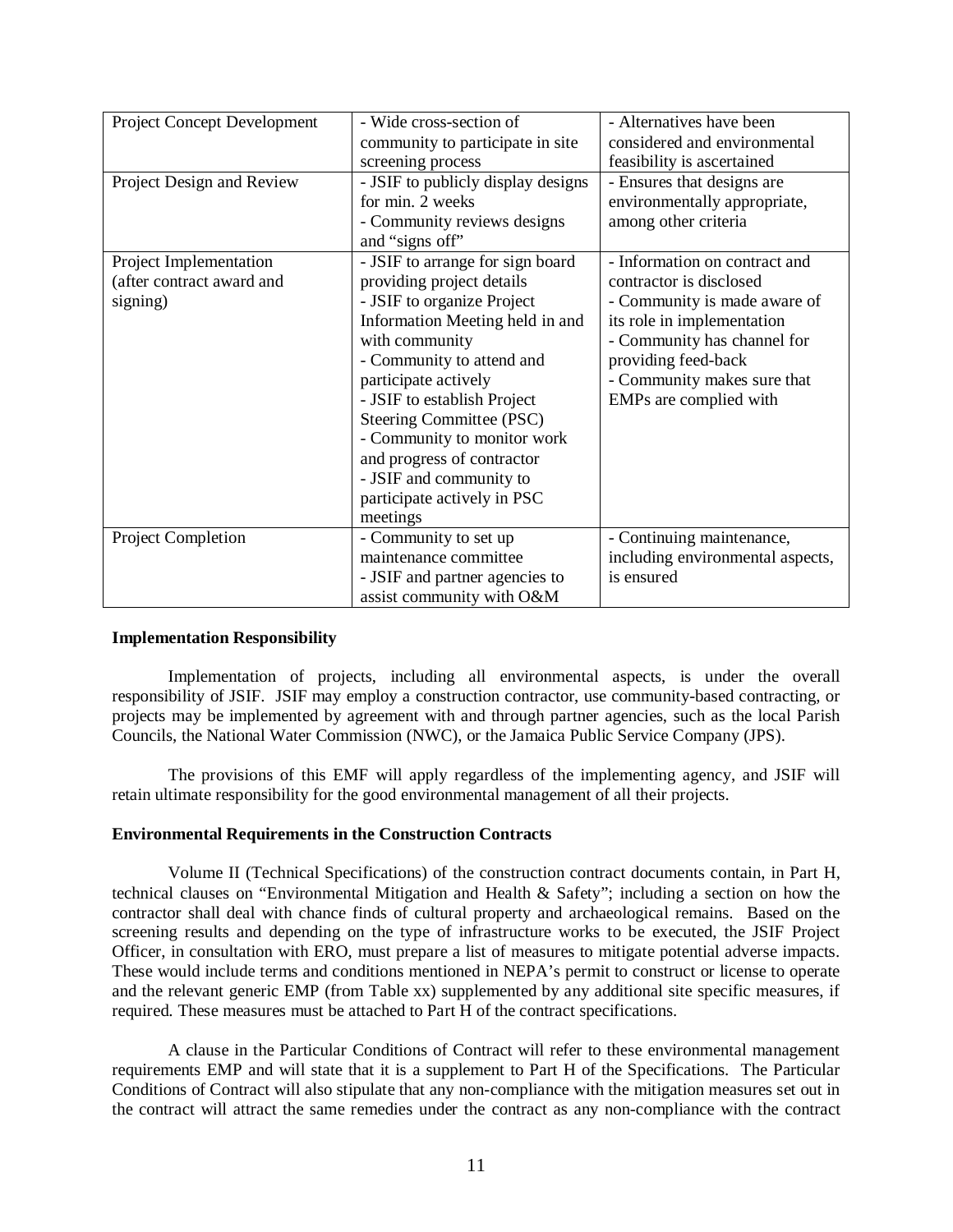provisions; such remedies would be instructions, notices, suspension of work, etc. The Instructions to Bidders will highlight the inclusion of the EMP in the contract specifications and the contractor's obligation of compliance.

## **MONITORING AND REPORTING**

 JSIF Board and Management will have the main responsibility for monitoring the application and use of this EMF. For this purpose the ERO will prepare quarterly and annual reports on the key steps, outputs and results of the environmental management actions taken for all projects throughout the project cycle. Problems and issues arising during the use of the EMF will be flagged and brought to the attention of Management and for their action. Copies of the quarterly and annual EM monitoring reports will also be sent to NEPA and to the World Bank. The Bank will also review these reports during the periodic supervision missions.

JSIF's management information system (MIS) which is being modified and upgraded in the first half of 2006 will be used to track the key steps and to generate the necessary reports for the JSIF Board and Management. The following steps will be monitored for all projects:

| <b>Stage in Project Cycle</b>      | <b>Action</b>            | <b>Result / Outcome</b>                   |
|------------------------------------|--------------------------|-------------------------------------------|
|                                    |                          |                                           |
| <b>Project Concept Development</b> | Site Screening           | Acceptance                                |
|                                    |                          | Rejection                                 |
| Project Appraisal                  | <b>Project Screening</b> | <b>NEPA Environmental Permit Required</b> |
|                                    |                          | <b>EMP</b> Required                       |
|                                    |                          | None                                      |
| Project Implementation             | NEPA Env'l Permit        | With full EIA                             |
|                                    |                          | With terms and conditions                 |
|                                    | <b>EMP</b>               | Included with contract                    |
|                                    | <b>EMP</b> implemented   | With problems or issues                   |
|                                    |                          | With complaints                           |
|                                    |                          | With residual impacts                     |
| Operation                          | Maintenance Plan         | <b>Environmental Requirements</b>         |

### **TRAINING AND CAPACITY-BUILDING**

JSIF has designated a full-time Environment and Resettlement Officer (ERO) and an alternate for back-up and support. The designated alternate ERO is JSIF's Legal Officer; this provides a very good complement to the environmental qualifications and experience of the staff who is the main ERO.

Although the designated JSIF environmental staff have good knowledge and experience with Jamaican national regulatory requirements, they need some specific training in the policy areas of environmental assessment (and also in land acquisition and involuntary resettlement) as applied by international and bilateral development partners, such as the World Bank, the IADB, USAID, EU, CIDA, DfID, etc. who are all active in Jamaica<sup>11</sup>. The World Bank will assist to identify appropriate external

<sup>&</sup>lt;sup>11</sup> Both this EMF, and a Land Acquisition and Resettlement Policy Framework that has been prepared in parallel, are in part based on the international approaches and standards. These frameworks are also entirely new to JSIF.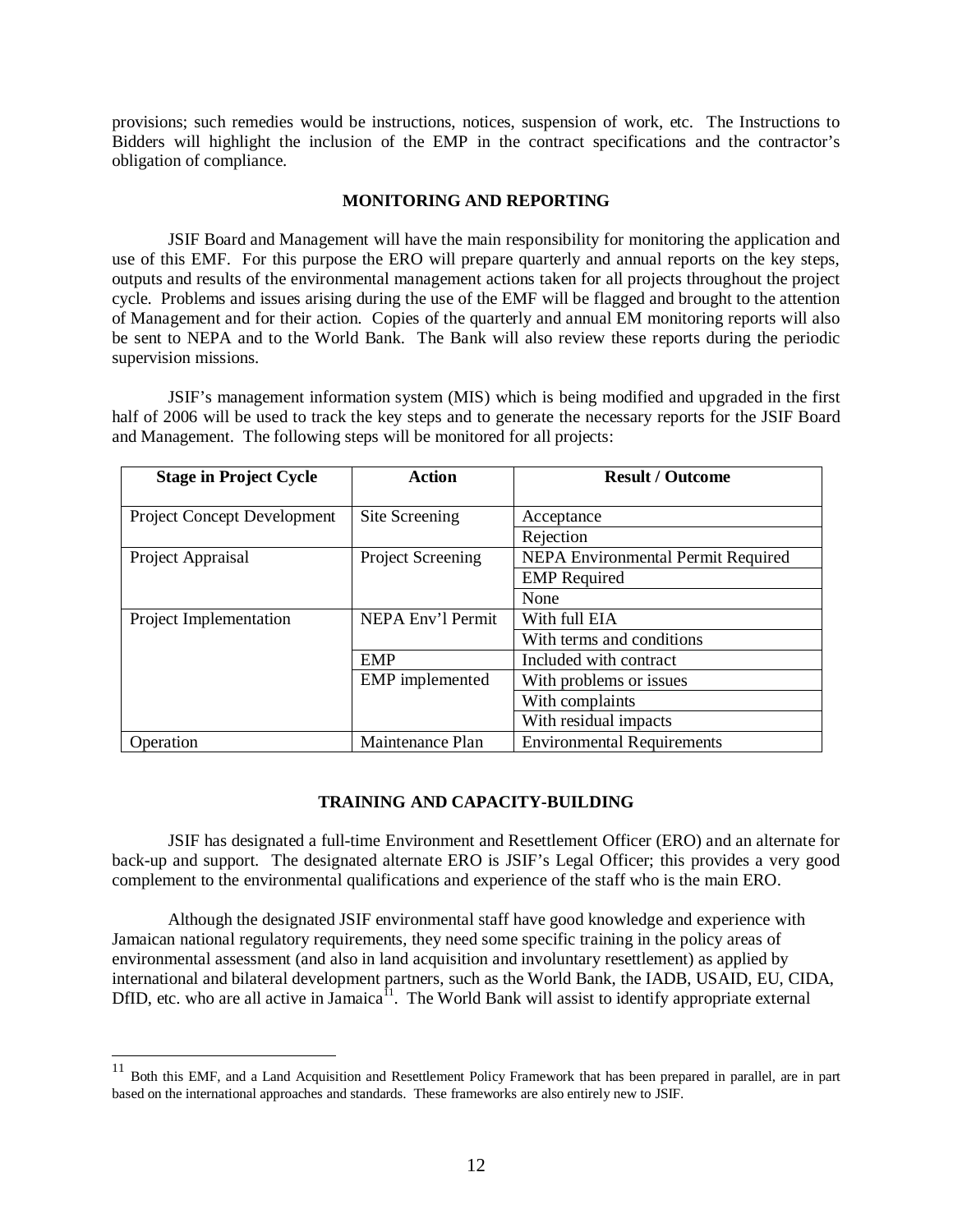training opportunities for the  $ERO<sup>12</sup>$ . Suitable national training should also be part of the capacity building of the ERO and alternate ERO.

The designated senior ERO is also responsible for the organization and provision of training sessions in environmental screening and environmental management for JSIF project officers, field supervision staff, the community liaison officers and selected community representatives. ERO staff shall prepare a training plan and training modules for project officers, field supervision staff, and community liaison officers (CLOs) to familiarize them with the principles and procedures as set out in this framework. Project officers and (CLOs), supported by the ERO, will be responsible to training community representatives.

Initial funding for the overseas part of the training and capacity-building shall be provided under the project management component of the Inner Cities Basic Services Project. The funding for routine training of staff by the ERO shall be built into JSIF's annual budget. Only marginal cost implications are expected in this context since environmental training of field staff and community workers shall be integrated with the other training aspects.

<sup>&</sup>lt;sup>12</sup> It may be possible to combine any external EA training with training in Involuntary Resettlement that is offered periodically by the World Bank Institute.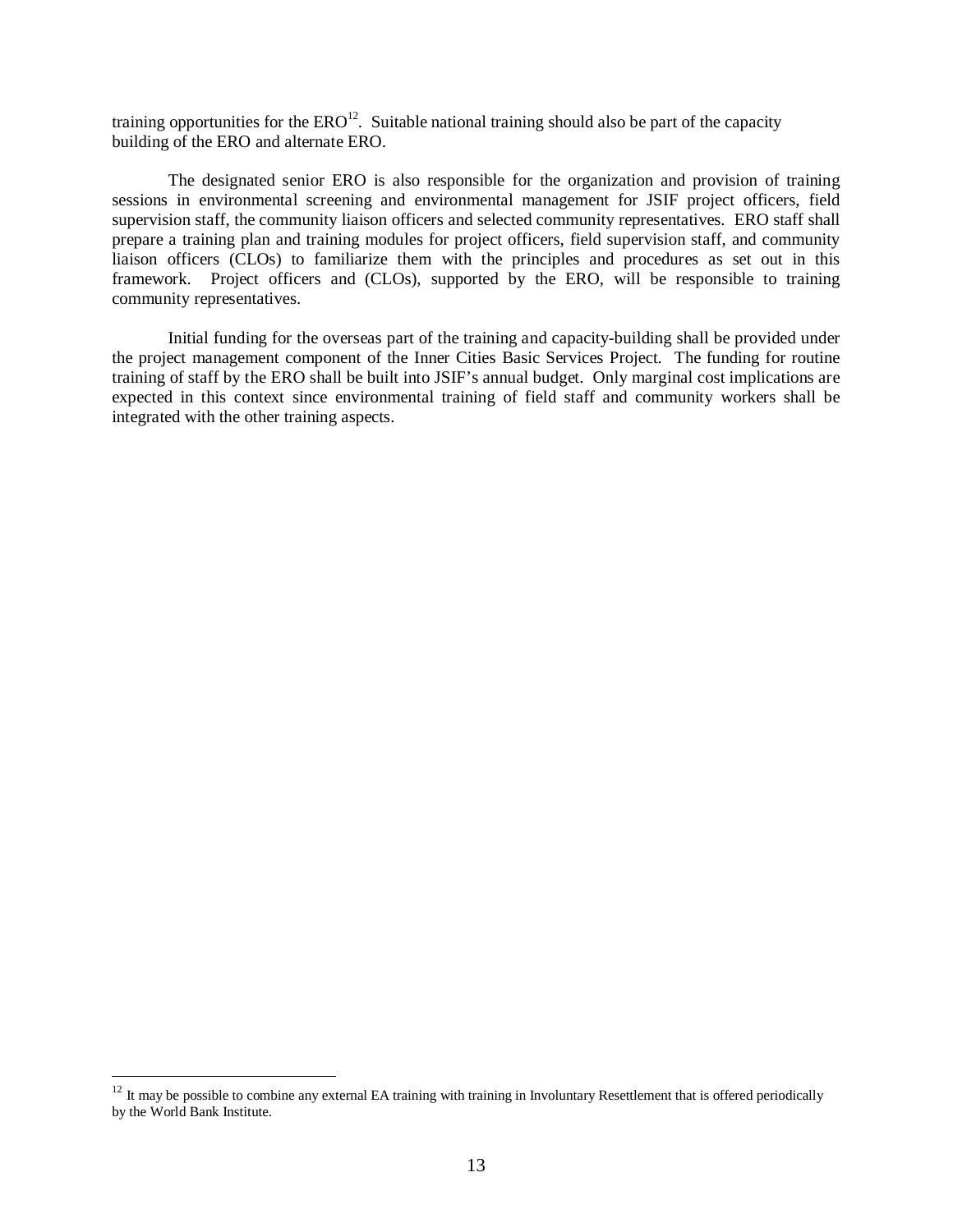

nment and Planning Agency (NEPA)<br>August 2005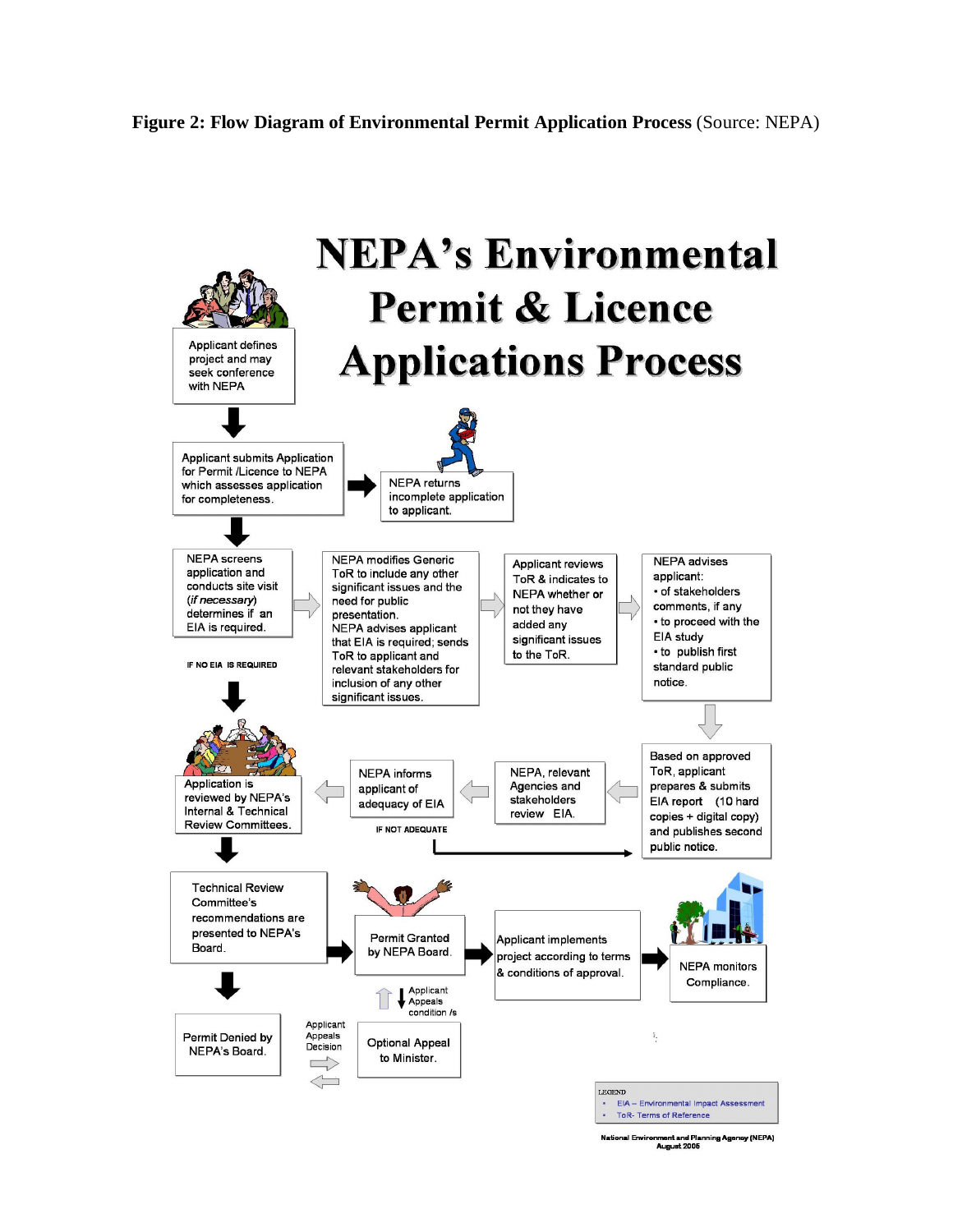# **Table 3: Environmental Management Plans to Mitigate Adverse Impacts during Construction**

(If a permit to construct was received from NEPA, then the following generic mitigation measures and monitoring requirements should be amended to include the general and specific terms and conditions issued by NEPA)

| <b>Activities</b>                                                                                                                                                                                                | <b>Potential</b><br><b>Impacts</b>                          | <b>Mitigation Measures</b>                                                                                                                                                                                                                                                                                                                                                                                                                                                                                                                                                                                                                                                                                                                                                                                                                                                                                            | <b>Responsibility</b><br>for Mitigation | <b>Monitoring</b><br><b>Requirements</b>                                                                                                                                                                                                           | <b>Responsibility for</b><br><b>Monitoring and</b><br><b>Supervision</b>                                                                                                                   |
|------------------------------------------------------------------------------------------------------------------------------------------------------------------------------------------------------------------|-------------------------------------------------------------|-----------------------------------------------------------------------------------------------------------------------------------------------------------------------------------------------------------------------------------------------------------------------------------------------------------------------------------------------------------------------------------------------------------------------------------------------------------------------------------------------------------------------------------------------------------------------------------------------------------------------------------------------------------------------------------------------------------------------------------------------------------------------------------------------------------------------------------------------------------------------------------------------------------------------|-----------------------------------------|----------------------------------------------------------------------------------------------------------------------------------------------------------------------------------------------------------------------------------------------------|--------------------------------------------------------------------------------------------------------------------------------------------------------------------------------------------|
| Construction of New and or Rehabilitation of Existing Buildings (Schools, Health Centres, Recreation Facilities and<br>Community Facilities including provision of on-site water supply and sanitation services) |                                                             |                                                                                                                                                                                                                                                                                                                                                                                                                                                                                                                                                                                                                                                                                                                                                                                                                                                                                                                       |                                         |                                                                                                                                                                                                                                                    |                                                                                                                                                                                            |
| Earthworks<br>(Excavation,<br>Vegetation<br>Clearance,<br>Trenching and<br>Blasting)                                                                                                                             | Increase in fugitive<br>dust levels and<br>feeling of trees | In residential areas, if works are conducted in the<br>dry season, wet the exposed areas and stockpiles<br>of earth materials, particularly fines, to minimise<br>windborne particles and increase in levels of<br>fugitive dust.<br>Compensate for trees removed by planting new<br>2.<br>trees.<br>Haulage vehicles transporting aggregate must be<br>3.<br>covered on all public roads.<br>Communities must be given at least two weeks<br>4.<br>prior notice of intended construction period.<br>Communities must be given prior notice of<br>5.<br>intended road closures and designated detours.<br>For worker health and safety, all workers should<br>6.<br>be supplied with dust masks.<br>Silt Screens or Sediment Traps should be deployed<br>7.<br>where earthworks or trenching occurs in close<br>proximity or adjacent to gullies, drainage lines or<br>rivers to avoid deterioration of water quality | Contractor                              | Suspended<br>particulate matter<br>(if required<br>respirable<br>particulates $< 10$<br>micro grams)<br>should be<br>monitored as per<br>NEPA guidelines.<br>Frequency:<br>Fortnightly for the<br>first three months<br>and monthly<br>thereafter. | Technical supervision staff,<br>and where appropriate, with<br>the participation of<br>community representatives<br>and or respective community<br>liaison officers.<br>Spot checks by ERO |
| Movement of<br>heavy machinery,<br>blasting and<br>drilling.                                                                                                                                                     | Increase in noise<br>levels.                                | Construction work must be carried out from 6:00<br>1.<br>am to 8:00 pm or according to local regulations.<br>Blasting should be conducted during daylight and<br>2.<br>residents should be advised in advance when<br>blasting will occur.<br>3.<br>Blasting should only be conducted by a certified<br>contractor and all safety requirements, including<br>deployment of blasting mats; inspection of                                                                                                                                                                                                                                                                                                                                                                                                                                                                                                               | Contractor                              | Noise level should<br>be monitored as<br>per NEPA<br>guidelines.                                                                                                                                                                                   | Technical supervision staff,<br>and where appropriate, with<br>the participation of<br>community representatives<br>and or respective community<br>liaison officers.<br>Spot checks by ERO |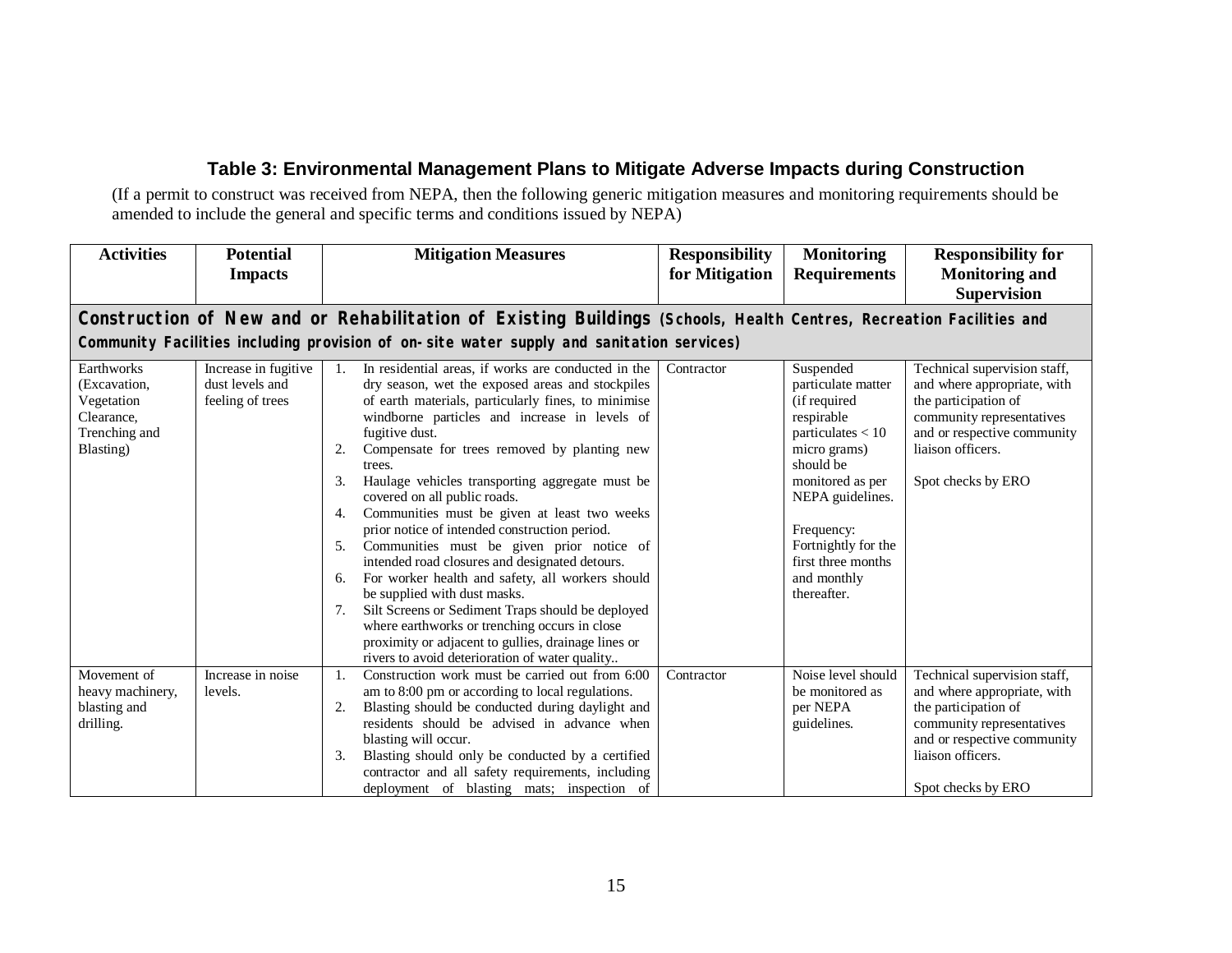| <b>Activities</b>                                                                                                                                                                                    | <b>Potential</b>                                                                      | <b>Mitigation Measures</b>                                                                                                                                                                                                                                                                                                                                                                                                                                        | <b>Responsibility</b>                      | <b>Monitoring</b>                                                                                        | <b>Responsibility for</b>                                                                                                                                            |
|------------------------------------------------------------------------------------------------------------------------------------------------------------------------------------------------------|---------------------------------------------------------------------------------------|-------------------------------------------------------------------------------------------------------------------------------------------------------------------------------------------------------------------------------------------------------------------------------------------------------------------------------------------------------------------------------------------------------------------------------------------------------------------|--------------------------------------------|----------------------------------------------------------------------------------------------------------|----------------------------------------------------------------------------------------------------------------------------------------------------------------------|
|                                                                                                                                                                                                      | <b>Impacts</b>                                                                        |                                                                                                                                                                                                                                                                                                                                                                                                                                                                   | for Mitigation                             | <b>Requirements</b>                                                                                      | <b>Monitoring and</b>                                                                                                                                                |
|                                                                                                                                                                                                      |                                                                                       |                                                                                                                                                                                                                                                                                                                                                                                                                                                                   |                                            |                                                                                                          | <b>Supervision</b>                                                                                                                                                   |
|                                                                                                                                                                                                      |                                                                                       | buildings within the designated blasting radius,<br>before and after blasting; contracting local police<br>or security to supervise and control the movement<br>of the public; and provision of earmuffs to workers<br>must be strictly followed.                                                                                                                                                                                                                 |                                            |                                                                                                          |                                                                                                                                                                      |
| Generation of<br>construction<br>rubbles from<br>refurbishing or<br>upgrading of<br>buildings                                                                                                        | Drain blocks and<br>unsafe conditions<br>by indiscriminate<br>disposal of<br>rubbles. | All waste must be disposed in an approved landfill<br>1.<br>or dump site, in consultation with the National<br>Solid Waste Management Authority (NSWMA).<br>Waste containers for recycling materials (plastics,<br>2.<br>metal & glass) shall be provided for the permanent<br>operation of facilities (esp. schools & health<br>centres). A recycling program should be initiated,<br>including a simple composting facility. Only                               | Contractor                                 | Confirmation on<br>disposal of solid<br>wastes at an<br>approved site to<br>be monitored<br>fortnightly. | Technical supervision staff,<br>and where appropriate, with<br>the participation of<br>community representatives<br>and or respective community<br>liaison officers. |
| Workers on site                                                                                                                                                                                      | Sanitary facilities<br>for workers                                                    | 1. Contractor to make suitable arrangements for use of<br>sanitary facilities for his workers.<br>All large worksites to be equipped with portable<br>2.<br>chemical toilets, which must be supplied and serviced by                                                                                                                                                                                                                                              | Contractor<br>Contractor                   | Check that<br>arrangements<br>have been made<br>Confirmation that<br>portable toilets are                | Technical supervision staff<br>and where appropriate,<br>community representatives<br>and or respective community<br>liaison officers.                               |
| Other construction<br>activities such as:<br>movement of<br>heavy machinery,<br>transportation of<br>material, collection<br>of wastes, road<br>improvement<br>works, trenching,<br>pipe-laying etc. | Traffic congestion<br>and hindrance of<br>pedestrian<br>movement                      | an approved contractor.<br>Flagmen must be employed to direct traffic and<br>reduce the occurrence of accidents<br>2.<br>Material delivery must be confined to early<br>mornings/late evenings (outside of peak periods)<br>Communities must be advised of intended road<br>3.<br>closures and designated detours.<br>Stockpiles and excavated material must be<br>4.<br>deposited in areas agreed with community so as not<br>to interfere with local activities | Contractor                                 | supplied on site.<br>Traffic congestion<br>and number of<br>accidents.<br>Fortnightly.                   | Community representatives/<br>respective community liaison<br>officers                                                                                               |
| Temp. scaffolding<br>supports for beams<br>and slabs                                                                                                                                                 | Cutting of trees in<br>the vicinity of site                                           | Use sawn, dimensioned lumber, re-use supports, or<br>1.<br>use steel supports.                                                                                                                                                                                                                                                                                                                                                                                    | Contractor                                 | Weekly                                                                                                   | Technical supervision staff,<br>assisted by community<br>representatives                                                                                             |
| Water and toilet<br>fixtures                                                                                                                                                                         | Water wastage and<br>damage to<br>equipment                                           | Install water-saving fixtures and toilet flushing, esp.<br>1.<br>if supply from cistern, and use institutional / commercial<br>strength fixtures and equipment in all public facilities                                                                                                                                                                                                                                                                           | Contractor<br>(based on spec's<br>by JSIF) | Before and after<br>installation on site                                                                 | Technical supervision staff<br>Spot checks by ERO                                                                                                                    |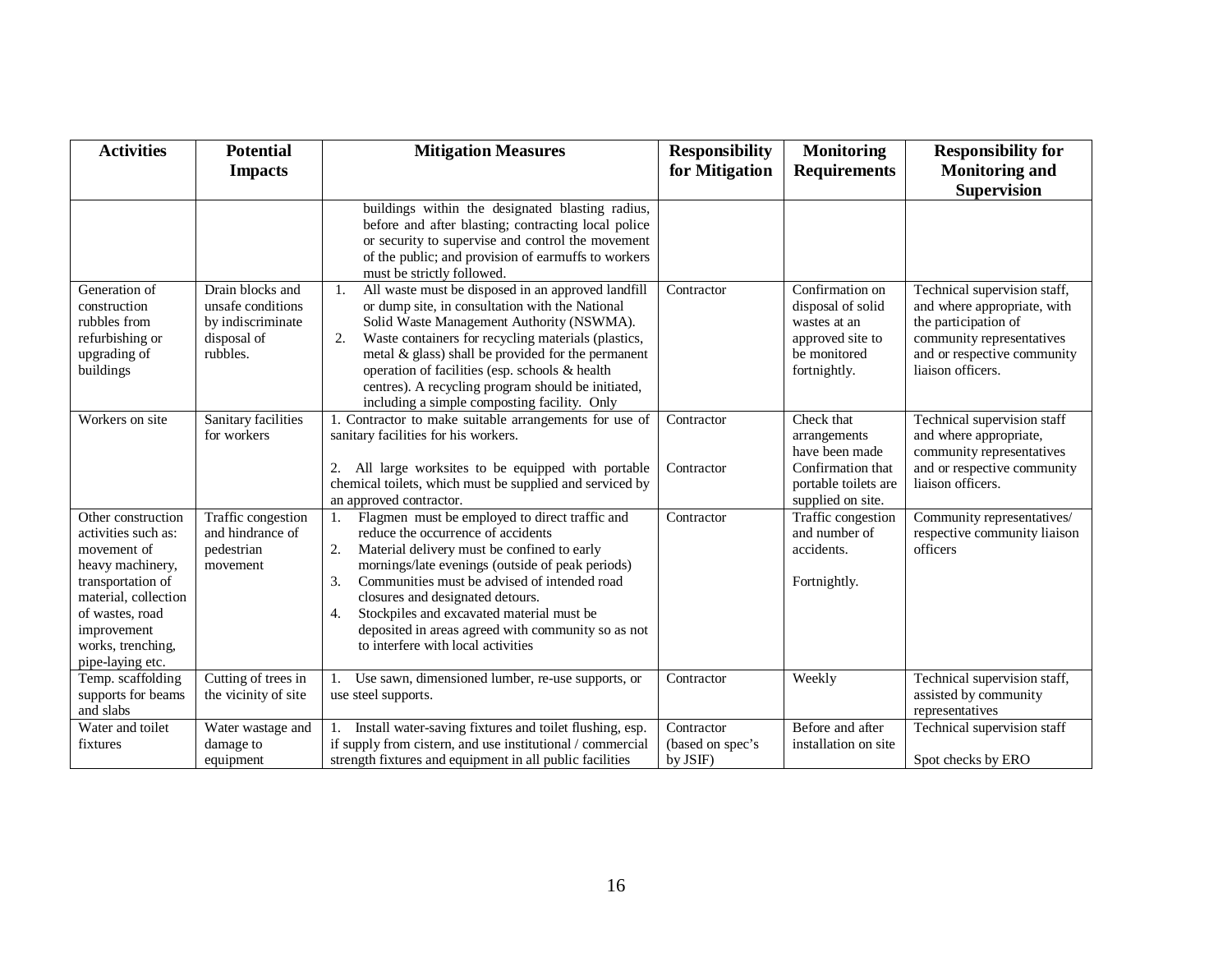| <b>Activities</b>                                     | <b>Potential</b><br><b>Impacts</b>                                                                                                                                                            | <b>Mitigation Measures</b>                                                                                                                                                                                                                                                                                                                                                                                                                                                               | <b>Responsibility</b><br>for Mitigation                                                                                    | <b>Monitoring</b><br><b>Requirements</b>                        | <b>Responsibility for</b><br><b>Monitoring and</b><br><b>Supervision</b>                                  |
|-------------------------------------------------------|-----------------------------------------------------------------------------------------------------------------------------------------------------------------------------------------------|------------------------------------------------------------------------------------------------------------------------------------------------------------------------------------------------------------------------------------------------------------------------------------------------------------------------------------------------------------------------------------------------------------------------------------------------------------------------------------------|----------------------------------------------------------------------------------------------------------------------------|-----------------------------------------------------------------|-----------------------------------------------------------------------------------------------------------|
|                                                       |                                                                                                                                                                                               | Construction of New and or Rehabilitation of Existing Water Supply Schemes                                                                                                                                                                                                                                                                                                                                                                                                               |                                                                                                                            |                                                                 |                                                                                                           |
| Source/site<br>selection and<br>source<br>development | Public health risks<br>due to poor water<br>quality (e.g.<br>pathogen, salinity<br>and other<br>contamination<br>from nearby<br>sanitation & waste                                            | Examine vicinity of source and investigate for<br>potential contamination sources.<br>2.<br>Test Water quality (chemical and bacteriological)<br>from proposed and nearby sources.<br>3.<br>Determine whether, and what water treatment<br>system is needed. If needed, ensure that treatment<br>is included in design and that source area is<br>protected, especially upstream, from contamination.                                                                                    | <b>JSIF Project</b><br>Officer<br><b>JSIF Project</b><br>Officer.<br><b>JSIF Project</b><br>Officer / Design<br>consultant | Prior to<br>site/source<br>selection<br>Completion of<br>design | Technical supervision staff<br>Spot checks by JSIF ERO                                                    |
| <b>Excavation</b> of<br>trenches                      | disposal facilities)<br>Increase in fugitive<br>dust levels:<br>hindrance of<br>pedestrian<br>movement:<br>disposal of<br>construction<br>waste/debris, and<br>creation of<br>stagnant pools. | Excavation must be made (if possible) during the<br>dry season, to avoid erosion and siltation of<br>drainage canals or other water bodies in the area;<br>2.<br>Use silt screens and sediment traps to prevent<br>sediment from reaching trenches and watercourses.<br>Provide adequate drainage interception and<br>3.<br>diversion around trenches and work site.<br>Ensure prompt refilling of trenches and proper<br>4.<br>management and use/disposal of soil cover and<br>wastes. | Contractor                                                                                                                 | Periodic, i.e.<br>weekly.                                       | Community representatives/<br>respective community liaison<br>officers, with spot checks by<br><b>ERO</b> |
|                                                       |                                                                                                                                                                                               | Construction of Small New and or Rehabilitation of Existing Roads (within the existing communities)                                                                                                                                                                                                                                                                                                                                                                                      |                                                                                                                            |                                                                 |                                                                                                           |
| Excavation and fill                                   | Blocked access &<br>disruptions<br>Landslides & slips,<br>erosion and<br>sedimentation                                                                                                        | Give early notice to residents, use signs and<br>1.<br>flagmen, use diversion or open access periodically.<br>Keep angle of slopes within limits of soil type.<br>2.<br>3.<br>Use appropriate slope stabilization measures.<br>Balance cut and fill to limit steepness of slopes.<br>4.<br>5.<br>Cover slopes and re-vegetate early, incl. shoulders.                                                                                                                                    | Contractor                                                                                                                 | Periodic, i.e.<br>weekly                                        | Community representatives,<br>community liaison officers<br>and spot checks by JSIF ERO                   |
| Construction of<br>drains & small<br>bridges          | Flooding $&$<br>erosion of slopes                                                                                                                                                             | Build bridges & drains according to design.<br>1.<br>Provide temporary drainage facilities, including<br>2.<br>interception and diversion. Channel water away<br>safely $\&$ ensure there are no downstream impacts.<br>3.<br>Use silt fences $&$ sediment traps.                                                                                                                                                                                                                        | Contractor                                                                                                                 | Periodic, i.e.<br>weekly                                        | Technical supervision staff<br>Spot checks by JSIF ERO                                                    |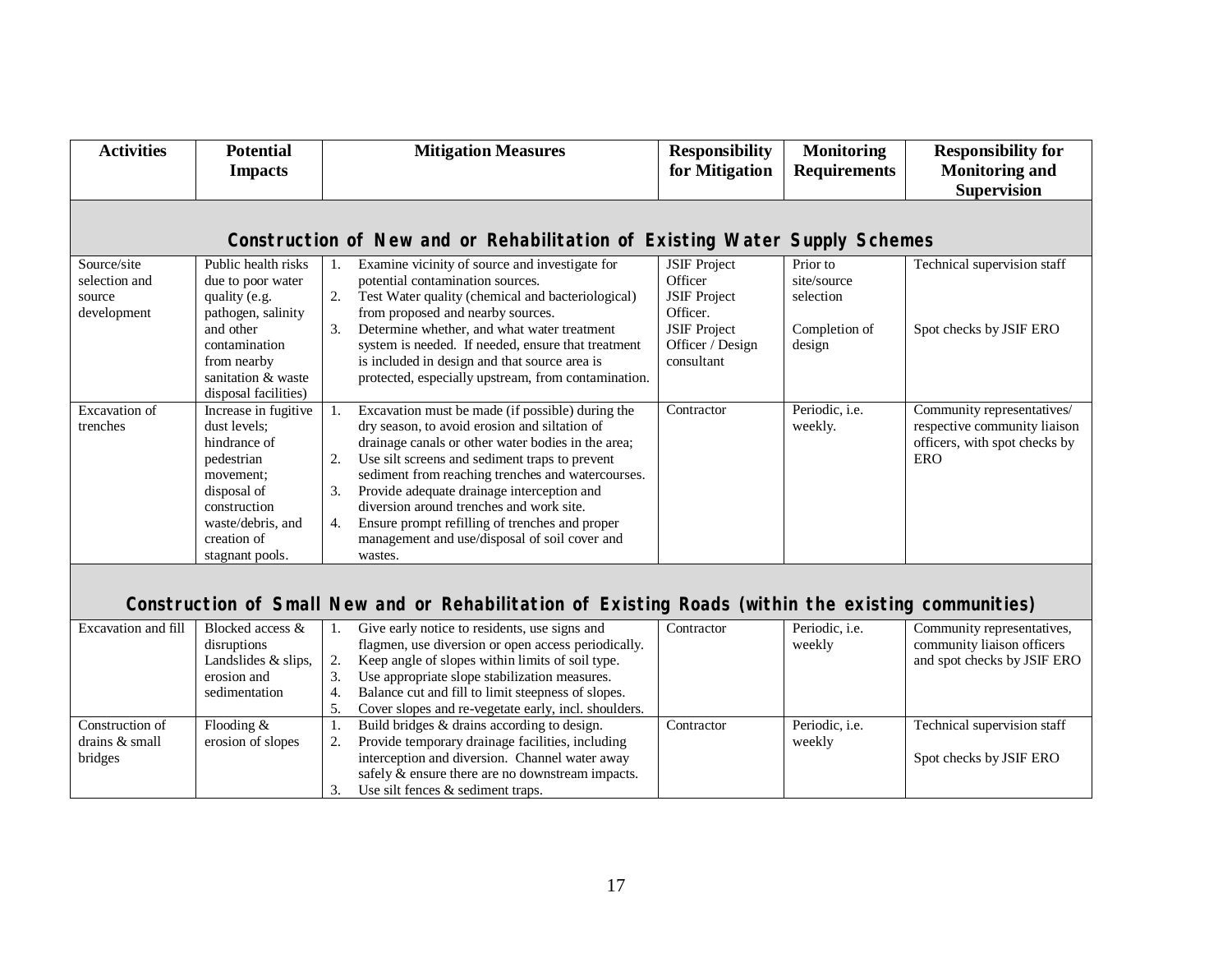| <b>Activities</b>                                                                                                                                         | <b>Potential</b><br><b>Impacts</b>                                                | <b>Mitigation Measures</b>                                                                                                                                                                                                                                                                                                       | <b>Responsibility</b><br>for Mitigation | <b>Monitoring</b><br><b>Requirements</b>         | <b>Responsibility for</b><br><b>Monitoring and</b><br><b>Supervision</b>           |  |  |  |  |
|-----------------------------------------------------------------------------------------------------------------------------------------------------------|-----------------------------------------------------------------------------------|----------------------------------------------------------------------------------------------------------------------------------------------------------------------------------------------------------------------------------------------------------------------------------------------------------------------------------|-----------------------------------------|--------------------------------------------------|------------------------------------------------------------------------------------|--|--|--|--|
|                                                                                                                                                           |                                                                                   | Use energy dissipation for drain drops and outlets.<br>4.                                                                                                                                                                                                                                                                        |                                         |                                                  |                                                                                    |  |  |  |  |
| Base course &<br>surface course                                                                                                                           | Dust nuisance<br>Stagnant water                                                   | Control dust through periodic watering.<br>1.<br>Provide cross drains and drainage diversion.<br>2.                                                                                                                                                                                                                              | Contratcor                              | Ditto                                            | Community representatives,<br>community liaison officers<br>and spot checks by ERO |  |  |  |  |
| Compaction of fill<br>and base course                                                                                                                     | Nuisance from<br>noise & vibrations                                               | Give notice to residents and limit work of<br>1.<br>compacting equipment to daytime hours.                                                                                                                                                                                                                                       | Contractor                              | Ditto                                            | Ditto                                                                              |  |  |  |  |
| Construction of New and or Rehabilitation of Existing Sanitation Facilities (sewer networks, small wastewater<br>treatment plants and on-site sanitation) |                                                                                   |                                                                                                                                                                                                                                                                                                                                  |                                         |                                                  |                                                                                    |  |  |  |  |
| Pit Latrine<br>Construction                                                                                                                               | Pollution, odor and<br>fly nuisance                                               | Use properly designed, ventilated improved pit<br>latrines (VIP) only with screened ventilation stacks.<br>Locate latrines at least 15m from nearest residence<br>2.<br>and at least 10m downstream from water sources.<br>3.<br>Do not build in areas with high groundwater table.                                              | Contractor                              | Before and after<br>installation                 | Community representatives,<br>community liaison officers<br>and JSIF ERO           |  |  |  |  |
| Septic tanks, tile<br>fields and pits                                                                                                                     | Contamination of<br>groundwater                                                   | Do not build tile field or pit in areas with high<br>1.<br>groundwater table.<br>Do not locate pit on rock or in impermeable soils.<br>2.<br>3.<br>Locate at least 10m from nearest water source.                                                                                                                                | Contractor                              | Before and after<br>installation                 | Technical supervision staff<br>Spot checks by JSIF ERO                             |  |  |  |  |
| Sewer network and<br>connections                                                                                                                          | Contamination of<br>vicinity and of<br>groundwater<br>Blockage of sewer<br>system | Prevent pipe breakages / fix any ruptures with<br>1.<br>clamps or replace broken pipes before covering.<br>Use sump pumps to return spilled sewage to nearest<br>2.<br>manhole.<br>Give notice to residents of sewer work.<br>3.<br>Remove any obstacles or soil before making pipe<br>4.<br>connections and closing excavation. | Contractor                              | Frequent, during<br>period of<br>installation    | Technical supervision staff<br>Spot checks by JSIF ERO                             |  |  |  |  |
| Package treatment<br>plants (bio-<br>digester)                                                                                                            | Pollution of<br>surface or<br>groundwater                                         | Build plant in compliance with NEPA permit and<br>1.<br>licence.<br>Provide effluent outlet to surface or underground<br>2.<br>disposal.                                                                                                                                                                                         | Contractor                              | Periodic, i.e.<br>fortnightly                    | Technical supervision staff<br>Spot checks by JSIF ERO                             |  |  |  |  |
| Construction of New and or Rehabilitation of Existing Drainage Systems (within the existing communities)                                                  |                                                                                   |                                                                                                                                                                                                                                                                                                                                  |                                         |                                                  |                                                                                    |  |  |  |  |
| Drain excavation                                                                                                                                          | Contamination or<br>siltation from<br>dredged/excavated                           | Dispose contaminated and unsuitable material in<br>1.<br>safe areas and haul away for off-site disposal at<br>approved landfill site. Use sediment traps and silt                                                                                                                                                                | Contractor                              | Frequent, during<br>critical flooding<br>periods | Technical supervision staff<br>assisted by the community<br>representatives        |  |  |  |  |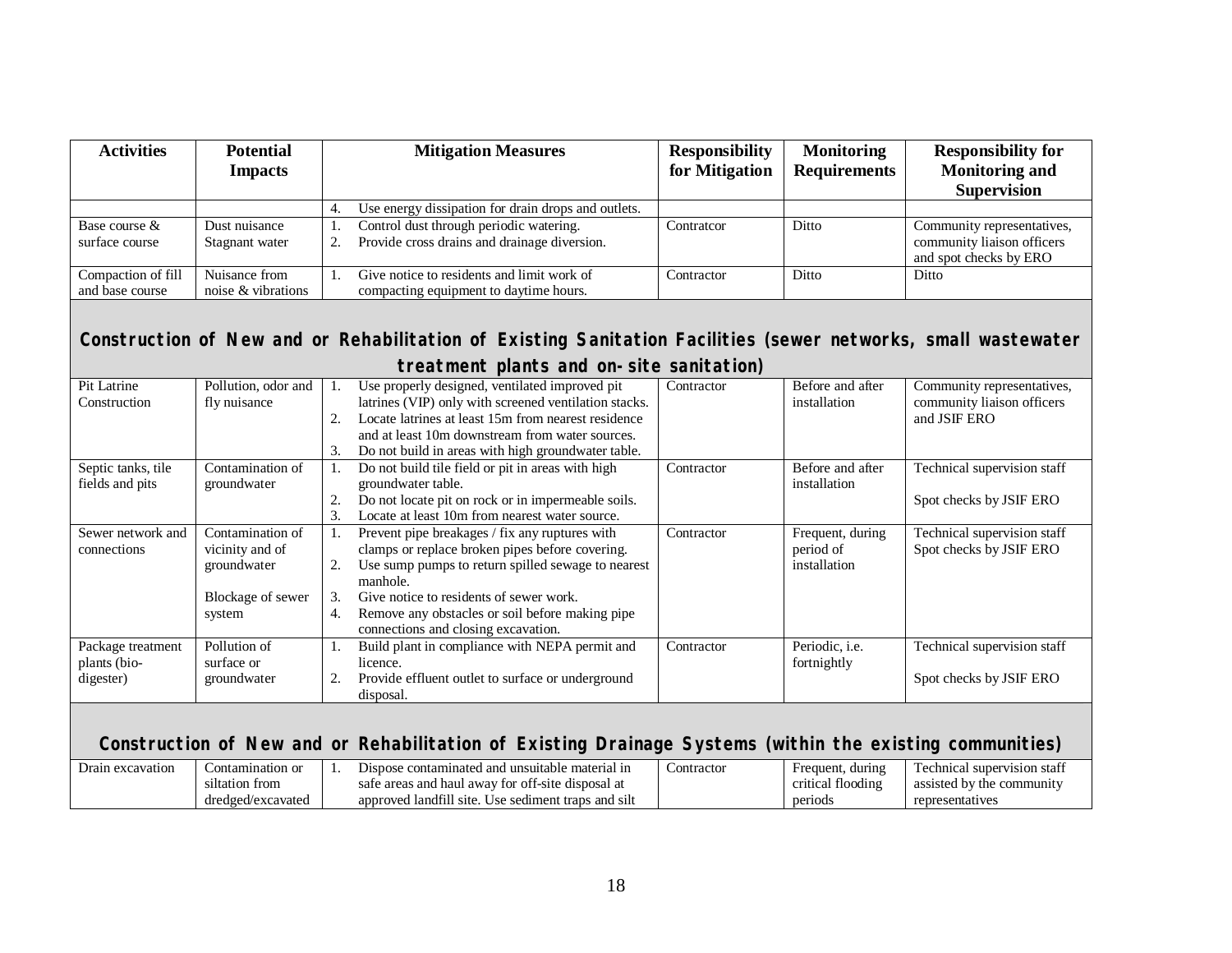| <b>Activities</b>                                                                | <b>Potential</b><br><b>Impacts</b>                        | <b>Mitigation Measures</b>                                                                                                                                                                 | <b>Responsibility</b><br>for Mitigation | <b>Monitoring</b><br><b>Requirements</b> | <b>Responsibility for</b><br><b>Monitoring and</b>                         |  |  |  |  |
|----------------------------------------------------------------------------------|-----------------------------------------------------------|--------------------------------------------------------------------------------------------------------------------------------------------------------------------------------------------|-----------------------------------------|------------------------------------------|----------------------------------------------------------------------------|--|--|--|--|
|                                                                                  |                                                           |                                                                                                                                                                                            |                                         |                                          | <b>Supervision</b>                                                         |  |  |  |  |
|                                                                                  | material                                                  | fences.                                                                                                                                                                                    |                                         |                                          | Spot checks by ERO                                                         |  |  |  |  |
|                                                                                  | Flooding from<br>inadequate or                            | 2.<br>Use good design, do not block drains, clear blocked                                                                                                                                  | Contractor                              |                                          |                                                                            |  |  |  |  |
|                                                                                  | blocked drains                                            | drains. Use sump pumps, especially during rains.                                                                                                                                           |                                         | Contractor, using                        | Ditto                                                                      |  |  |  |  |
|                                                                                  | Erosion of drains                                         | Use concrete or masonry-lined drains, or cover<br>3.                                                                                                                                       | Contractor                              | good design                              | Ditto                                                                      |  |  |  |  |
|                                                                                  | and siltation                                             | drain sides with stones (riprap), or use vegetation<br>cover.                                                                                                                              |                                         | Ditto                                    |                                                                            |  |  |  |  |
| Construction of New and or Rehabilitation of Existing Agro-Processing Facilities |                                                           |                                                                                                                                                                                            |                                         |                                          |                                                                            |  |  |  |  |
| Construction (and<br>also Operation) of<br>processing                            | Possible pollution<br>of surface water or<br>groundwater. | Provide and operate wastewater treatment and<br>dispose of treated effluent in an approved manner.<br>Obtain licence to operate from NEPA.                                                 | Owner/Operator of<br>facility           | Monthly                                  | Initial monitoring by JSIF.<br>Later periodic monitoring by<br><b>NEPA</b> |  |  |  |  |
| facilities                                                                       | Contamination of<br>surrounding area.                     | 2.<br>Collect all production waste, recycle & re-use, and/<br>or collect and store in closed containers. Dispose<br>of collected waste materials at approved landfill or<br>disposal site. | Owner/Operator of<br>facilty            | Monthly                                  | Initial monitoring by JSIF.<br>Later periodic monitoring by<br><b>NEPA</b> |  |  |  |  |
|                                                                                  | Nuisance from<br>dust, odor, or noise                     | 3.<br>Only use approved standard processes and<br>equipment, and maintain it in good working order.                                                                                        | Owner/Operator of<br>facilty            | Monthly                                  | Community to monitor and<br>report                                         |  |  |  |  |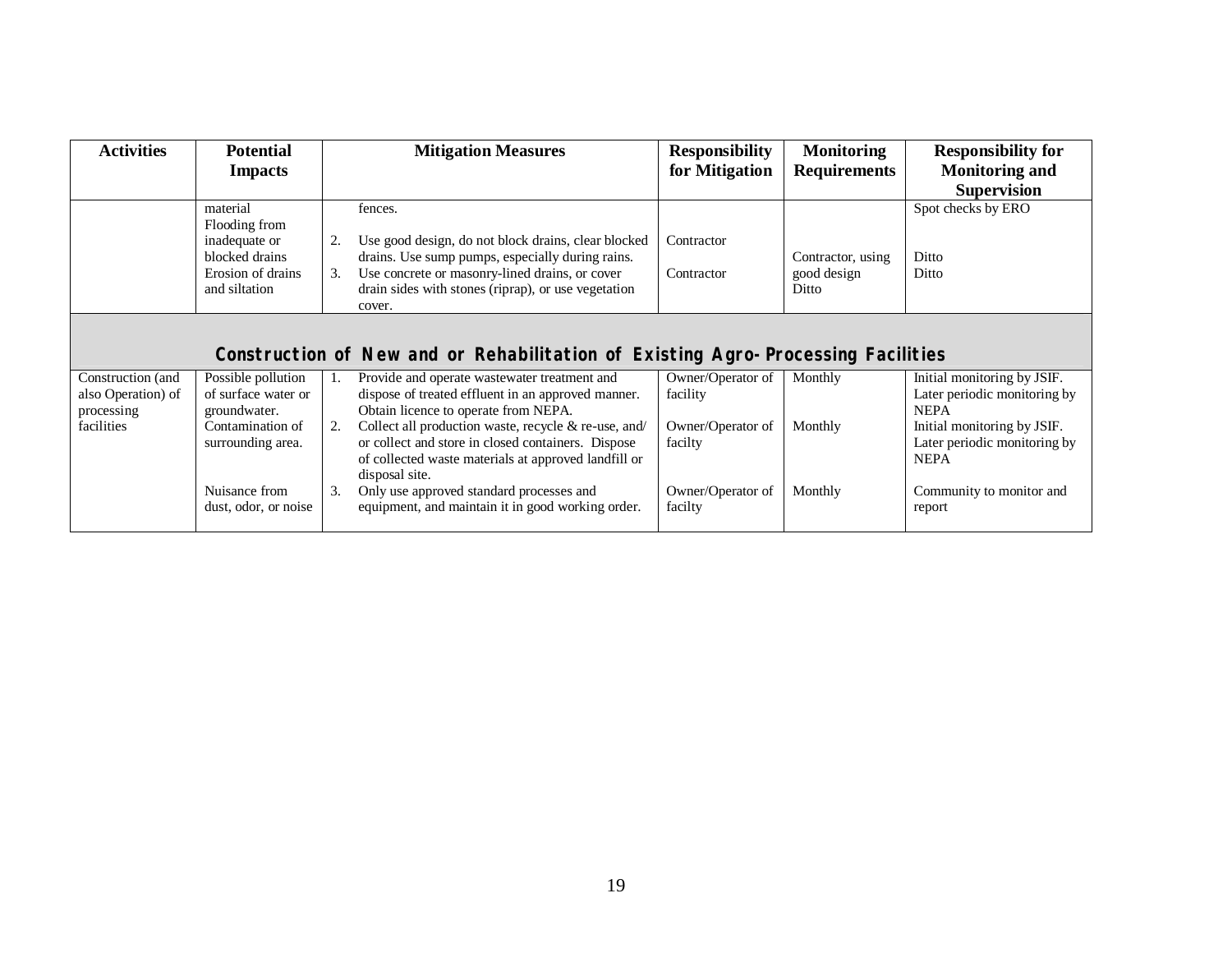# **Appendix 1 ± Jamaica Social Investment Fund Environmental Guidelines**

# 1.0 The Environmental Impact of JSIF projects

# Positive

There are a number of positive impacts of JSIF sub-projects to physical environmental in the communities in which they are situated. In keeping with principles of sustainable development and holistic planning where the environment is defined as the physical, biological, social and economic factors of life, the projects will have the effect of:

- i. Eliminating environmental safety hazards from deteriorating structures
- ii. Improving environmental health through water, sanitation and health infrastructure
- iii. The creation of temporary employment opportunities and long-term income generation
- iv. The provision of social services that were previously not available
- v. Improved learning environments and access to education and non-formal training
- vi. Improved living conditions in poor communities

# Negative

Most of the negative impacts associated with Sub-projects are likely to occur during construction and rehabilitative works on roads, buildings, drainage, water and sanitation projects and where designs are inadequate. These tend to be minor and are easily identified and mitigated and determination of these potential impact forms and integral part of the analysis of the technical feasibility of the projects. In keeping with the principles of technical and environmental soundness however, adequate technical review, through peer review and using technical advisors, must take place to ensure adequacy of designs.

Negative impacts will also occur during operation particularly with relation to disposal of solid and sewage waste, where there is improper operational and maintenance procedures in place. These issues must also be factored into the technical analysis of the projects at the design phase.

Even with adequate planning and design, there are risks of impacts during implementation where guidelines are not followed at a supervisory level. All contracts and Terms of Reference for formulators, supervisors and contractors must therefore clearly show deliverables with the relation to implementation of mandated environmental procedures. Potential impacts include:

- i. Unnecessary removal of vegetation cover
- ii. Creation of soil slippage and soil erosion conditions from excavation and inappropriate placing of excavated matter on hillslopes
- iii. Blockage of drains from construction waste and excavated materials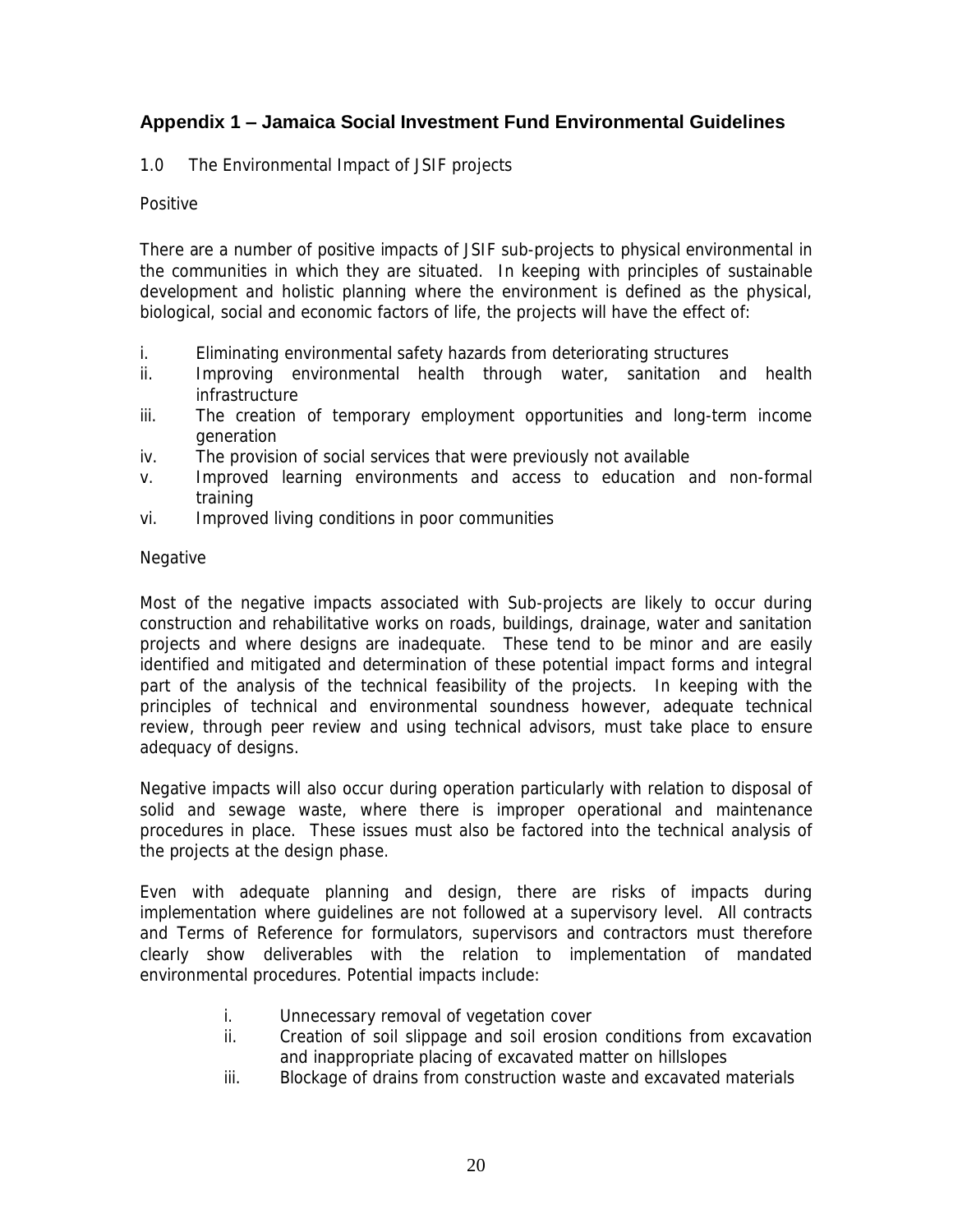- iv. Water contamination during construction on all project types or during operation of inadequate sewage facilities
- v. Excessive run-off where drainage on roads and off buildings is inadequate.
- vi. Inappropriate disposal of solid waste
- vii. Interruption of vehicular and pedestrian traffic flow or access to amenities.
- **2.0 General Guidance for Infrastructure Projects**

## **I. Project Design**

- 1. The project must be designed to minimize tree taking and damaging. When the project will result in clearing of land or cutting trees, at least the same number of trees must be replanted on or near the facility.
- **2. Site Selection**

The land on which a building is to be located must comply with the zoning requirements of the National Environmental Planning Agency and relevant planning legislation. It must also be well drained, aesthetically landscaped and secure, especially if very small children are involved. All relevant permits and no objections from relevant agencies must be obtained.

- (i) In rehabilitation projects, when an existing building does not comply with the guideline above. Rehabilitation must, whenever possible include drainage, security and landscape of the area as well as the building itself and testing for hazardous materials such as asbestos and lead;
- (ii) In rehabilitation projects, when an existing building is located on unsuitable land, the JSIF shall not approve the project. The following are considered to be unsuitable lands:
	- (a) land resulted from fill up with any refuse matter that is contaminated by human or animal excreta or any other hazardous material;
	- (b) wetlands and flood plains;
	- (c) Protected Areas where approval has not been obtained
	- (d) steep (more than 30% declivity) and unstable slopes susceptible to slippage.
- 3. Any road rehabilitation project must comply with the minimum technical standards of the relevant Parish authority to which the road will be handed over to and required no objections obtained.
- 4. In rehabilitation/expansion or construction projects the technical and financial feasibility of using traditional architecture and simple technologies and materialsmust be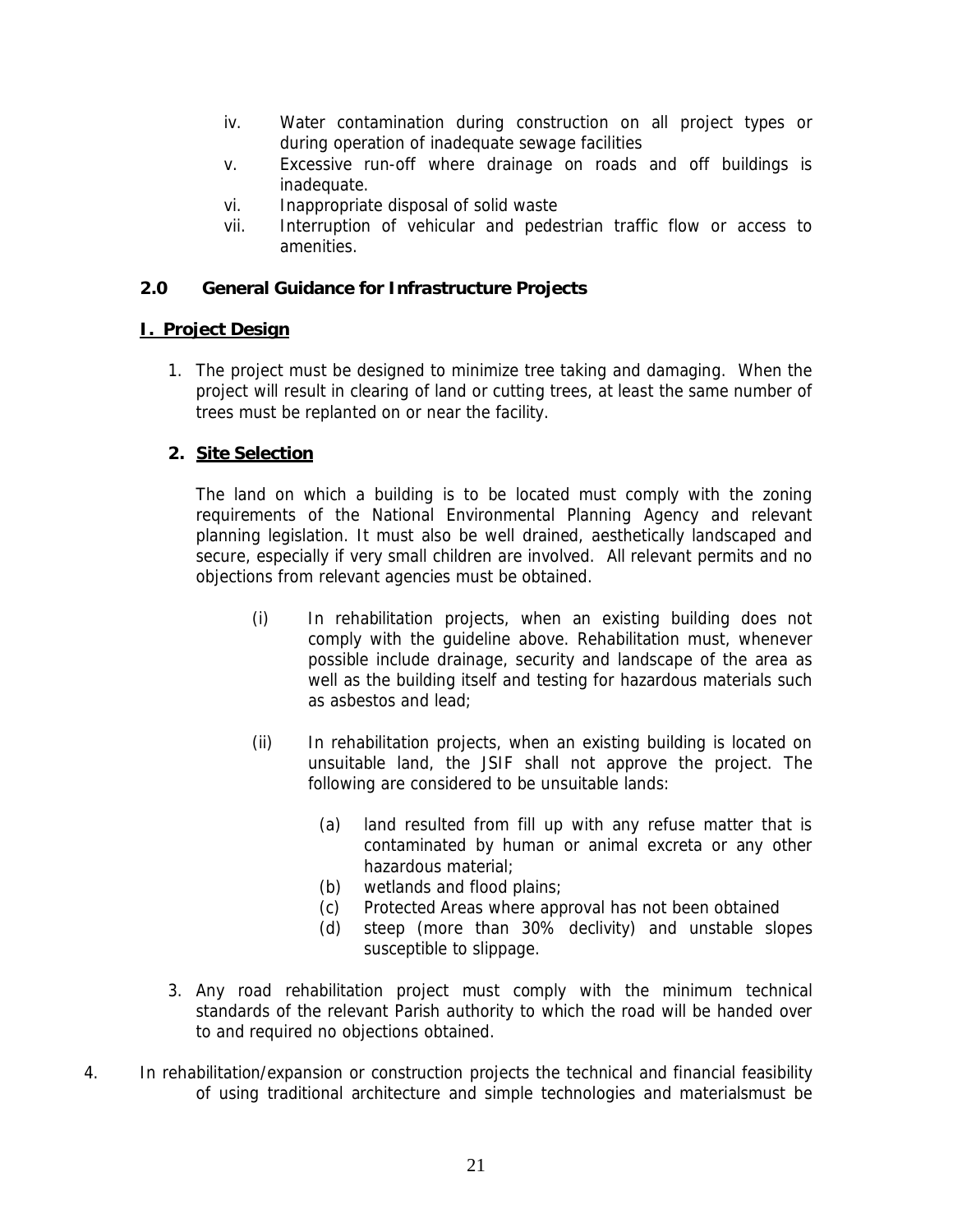assessed, and simple, traditional style and materials adopted when suitable. A comparative assessment of environmentally friendly materials and techniques should also be adopted where suitable, based on comparisons of techniques and long-term cost-benefit analysis. This applies to any building, road, water and sanitation project.

- 5. All buildings should be well designed to provide security and at the same time to be attractive and well ventilated and make best use of natural lighting.
- 6. Adequate space and facilities for recreation inside and outside of a school must be designed accordingly and whenever possible, budget for its construction must be ensured in the project.
- **7. Sanitary Systems**

Appropriate sanitation systems must be designed and installed; proper disposal systems must be functioning: it must also be determined if there is a need to provide training in environmental awareness to users $^{13}$ .

- (i) Sanitary facilities must be suitable to the local and ground conditions.
- (ii) Sanitary facilities must be provided in sufficient number

(iii) In order to avoid surface water contamination, when public facilities for sewage treatment are not provided, effluent should not be discharged into surface waters without adequate treatment: to avoid ground water contamination, effluent must be treated in a septic tank (minimum efficiency of 70% reduction of BOD); the absorption tank is not efficient in preventing groundwater contamination.

- (iv) The site where the sanitary facility is to be installed must have a low water table.
- (v) If sanitary facilities use alternative technologies such as Ventilated Improved Pits (VIP) latrines and others, it must be located at least 15 meters from existing buildings and houses, in the opposite direction of the prevailing winds, to prevent odours and undesirable impacts.
- (vi) When an external latrine vent pipe exists, it must be located at the sunny side of the latrine and painted black, to produce an updraft, due to the heating of the air inside the vent: an external cover at the top of the vent pipe will prevent flies and mosquitoes

<sup>&</sup>lt;sup>13</sup> Awareness by users of sanitary systems is required whenever new systems are installed which are different from the ones they are used to. This is particularly needed when flushing toilets are introduced to new users. In many cases it has been reported that flush toilets were used to grow plants because new users did not get accustomed to using them.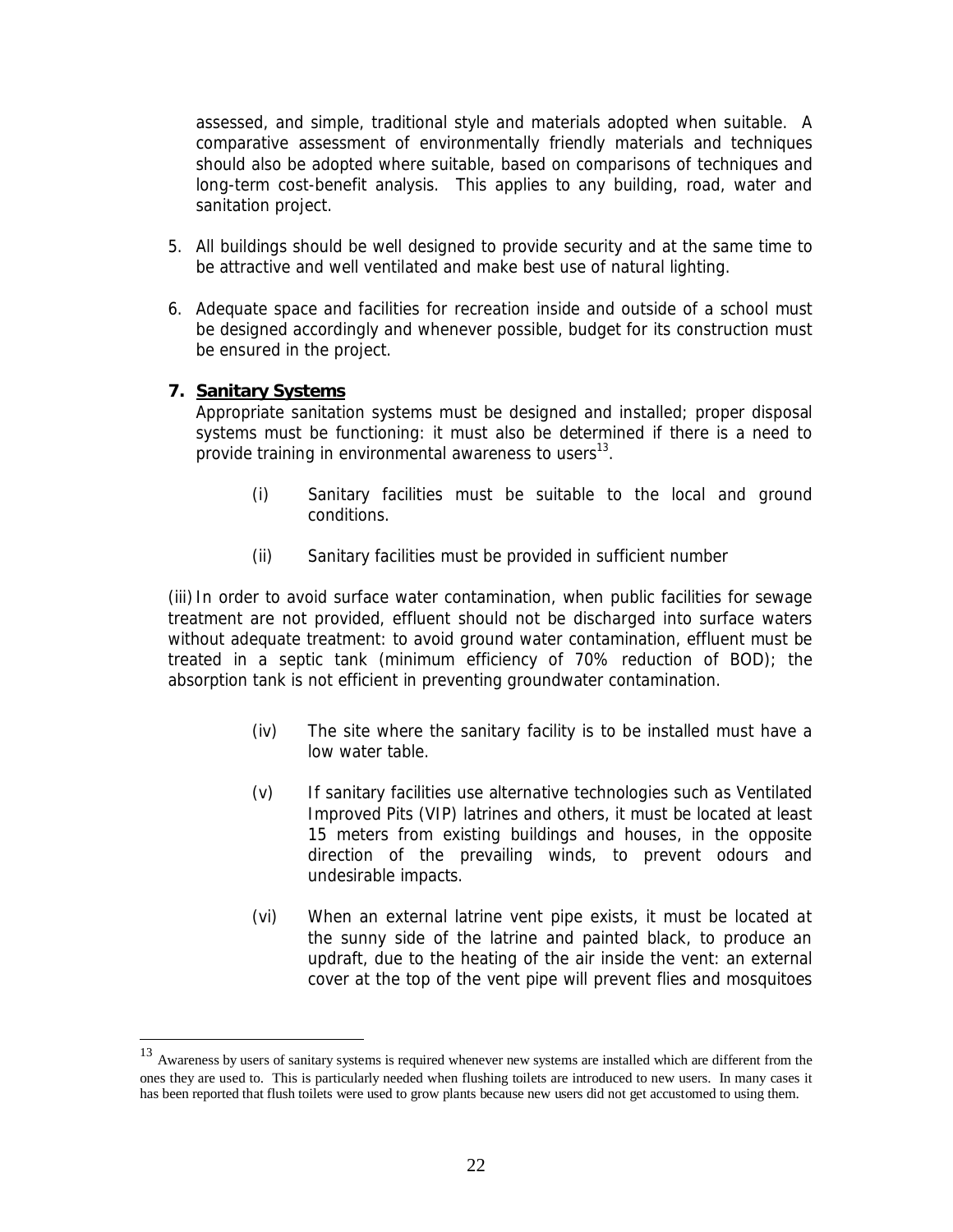from coming out the vent and therefore will reduce the risk of contamination.

- (vii) All required approval and permits must be obtained and the relevant agencies (NWC, NEPA etc) informed and involved in the development of the project
- 8. Adequate water supply must be provided:
	- (i) Adequate structures for water storage must be provided.
	- (ii) Rainwater can be collected, stored and used for sanitary facilities.
	- (iii) The storage structure must be located (about 25 meters) from, the absorption tank, septic tank or other similar facility, and upstream the direction of the water table flow<sup>14</sup>.

## **(i) Hazard Mitigation**

- (i) **Fire Control:** Safety precautions against fire must be assessed, implemented, documented and functional at all times and water supply for fire hoses must be secured. Note that:
	- (a) Evacuation and fire extinguishing procedures must be approved by the fire department or a similar institution
	- (b) Fire disaster preparedness should be addressed in organisational strengthening exercises and in maintenance training
- (ii) **Natural disaster mitigation:** The design of all infrastructure projects must accommodate the potential occurrence of a natural disaster and as such include the necessary mitigation measures to ensure minimum damage from disaster events. This includes but not exclusive to:
	- (a) Earthquake mitigation: Designs must uphold the minimum building standards recommended for Jamaica as indicated by the Building Code.
	- (b) Storm mitigation: This includes heavy rain, storm surges, tropical storms, hurricanes mitigation measures for strong winds and high levels of precipitation and runoff. Road and building designs must therefore have adequate drainage measures and buildings and other structures must maintain the minimum standards under the Building Code for wind resistance.

<sup>14</sup> If the storage facility is underground it can be contaminated by groundwater contaminated with effluent or by effluent directly, in case an absorption tank is located nearby.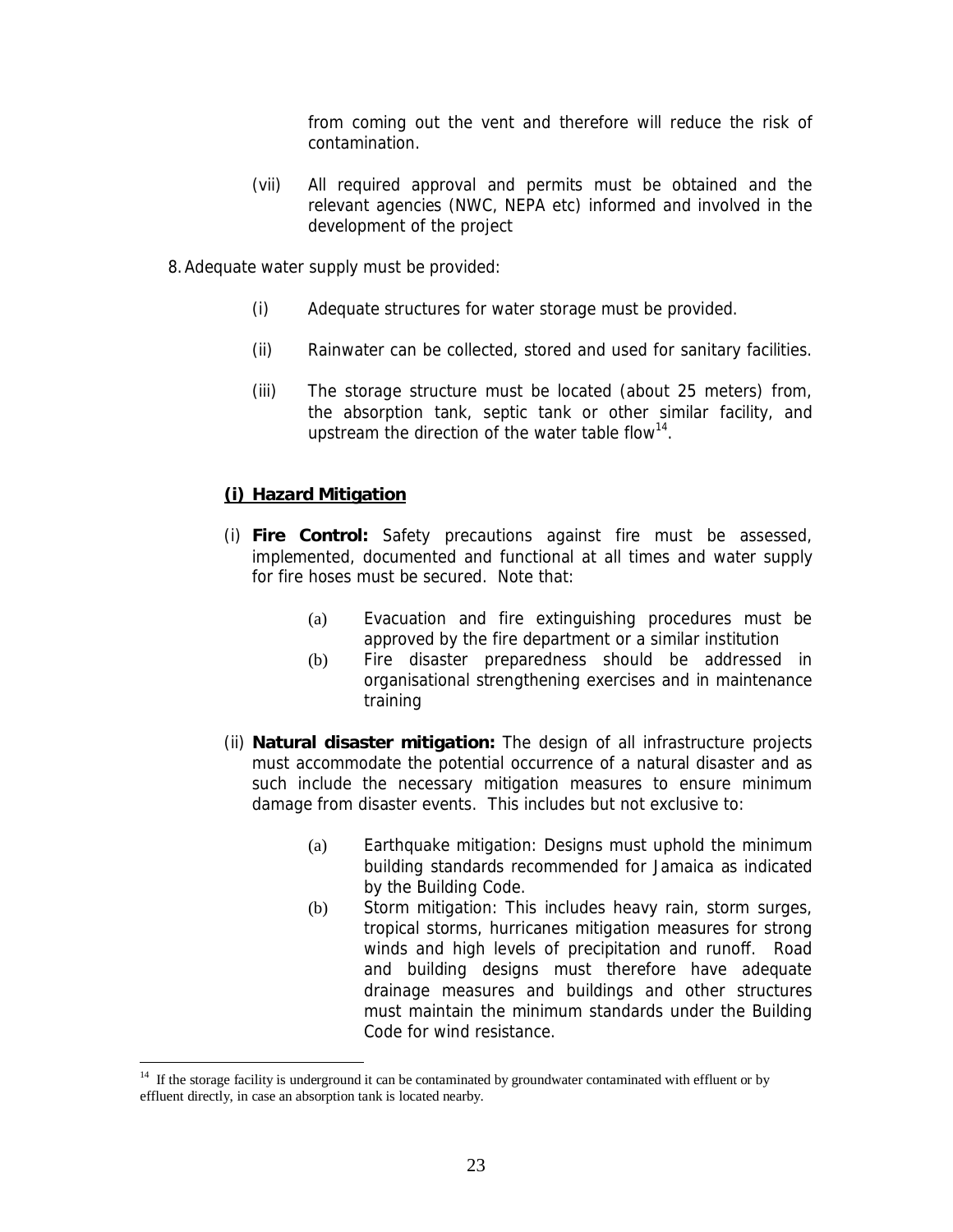- (iii) **Safety:** Care must be taken to ensure that designs promote a safe work site and safe operation of the facility. The following must be considered:
	- (a) **Materials:** No toxic paints or construction materials (e.g., leadbased paints, amianthus, asbestos) may be used within the buildings or on water supply projects
	- (b) **Site Safety:** Designs must factor in terrain and other potential areas of danger that my lead to an unsafe work site. Where there is potential for danger on a site, cautions and recommendations for safe implementation must be outlined.

# **II. Construction**

- 10. Dust and noise during construction works should be minimised:
	- (i) In residential areas, if works are conducted in the dry season, the contractor must water the exposed area and construction materials either stored or transported must be covered to avoid particulate matter to be blown by the wind
	- (ii) Communities must be given adequate notice of intended construction and potential for dust and blockage of access to roads or community facilities during construction
	- (iii) When sand is used to fill in land or to level a site it must be capped with clay turf, whenever possible. If this solution is not viable, spraying the area with water can minimize dust blown by the wind.
	- (iv) Construction work must be limited to daylight hours, from approximately 6:00 am to 8:00 pm, or according to local or specific regulations.
	- (v) Blasting to break up rocks will be conducted during daylight and residents will be advised when blasting will occur. The local regulatory authority should certify the person conducting this activity.
	- 11. Adequate measures for preventing siltation of watercourses by run-off must be implemented, such as silt screens and straw devices, among others.
	- 12. Safety measures must be taken to prevent accidents involving workers and members of the community.
	- 13. Clearing of trees and other vegetation must be minimal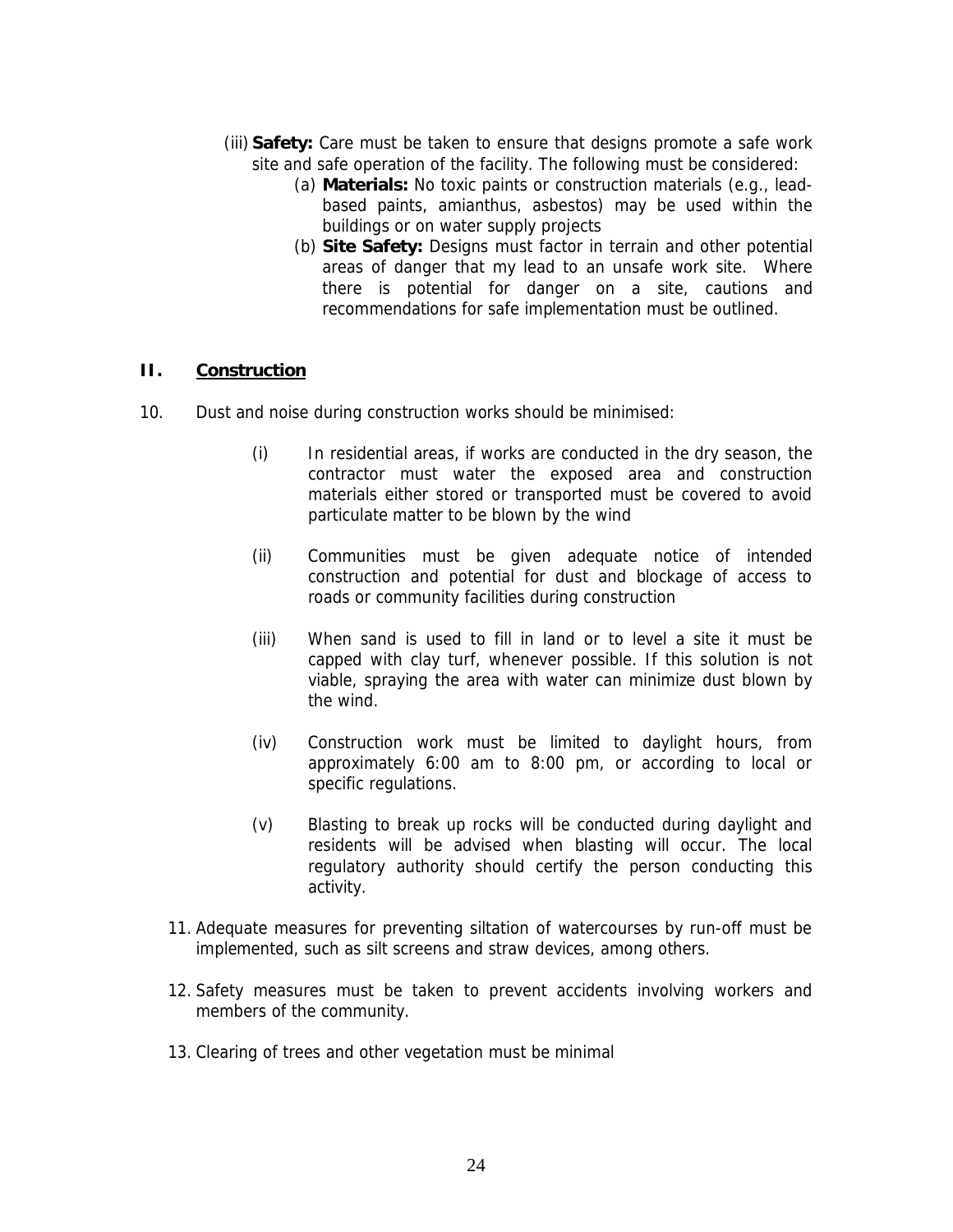- 14. All waste must be disposed of in environmentally sound ways and at dumpsites approved by the relevant Parks and Markets Authority.
- 15. All sewage disposal facilities are required to be adequate and fully functional and the end of construction
- 16. Penalties are to be instituted for breach of guidelines mandated by JSIF

# **III. Operation and Maintenance**

# 13. **Sanitary Facilities:**

- (i) Environmental awareness and maintenance training to users will be provided on all sanitation projects.
- (ii) Latrine pits, absorption tanks or septic tanks must be cleaned regularly, according to JSIF's Operation and Maintenance Manual for infrastructure project. Where technologies such as biodigesters or composting toilets are being used, specific training must take place to ensure ongoing functioning of these systems.

# 14. **Solid Waste Management:**

- (i) Solid waste will be collected and disposed of in an appropriate manner and on a regular basis, according to the JSIF's Operation and Maintenance Manual for infrastructure projects.
- (ii) Wastes must be stored in a covered garbage storage unit, designed in accordance to current NEPA guidelines and protected from the access by animals.
- (iii) When appropriate landfill is not provided by the local government or the sponsor community, the JSIF will develop a waste management manual provide the sponsor community with (which will become part of the Operation and Maintenance Manual). This manual will include self-sustained waste management plans that includes alternative solutions for adequate disposal of organic wastes and garbage, and potential uses for recycled materials, waste collection campaigns and other environmental awareness activities to be developed with the students and the community<sup>15</sup>.

# 15. **Buildings and other physical structures:**

(i) Maintenance training must be done with users to ensure care of the structure and avoidance of physical danger due to deterioration or lack of maintenance, particularly in the case of schools, community centres, water supplies and small bridges.

<sup>&</sup>lt;sup>15</sup> Burning or, covering with earth are common practice for waste disposal in rural areas. The appropriate alternative will be provided in the JSIF Operation & Maintenance Manual.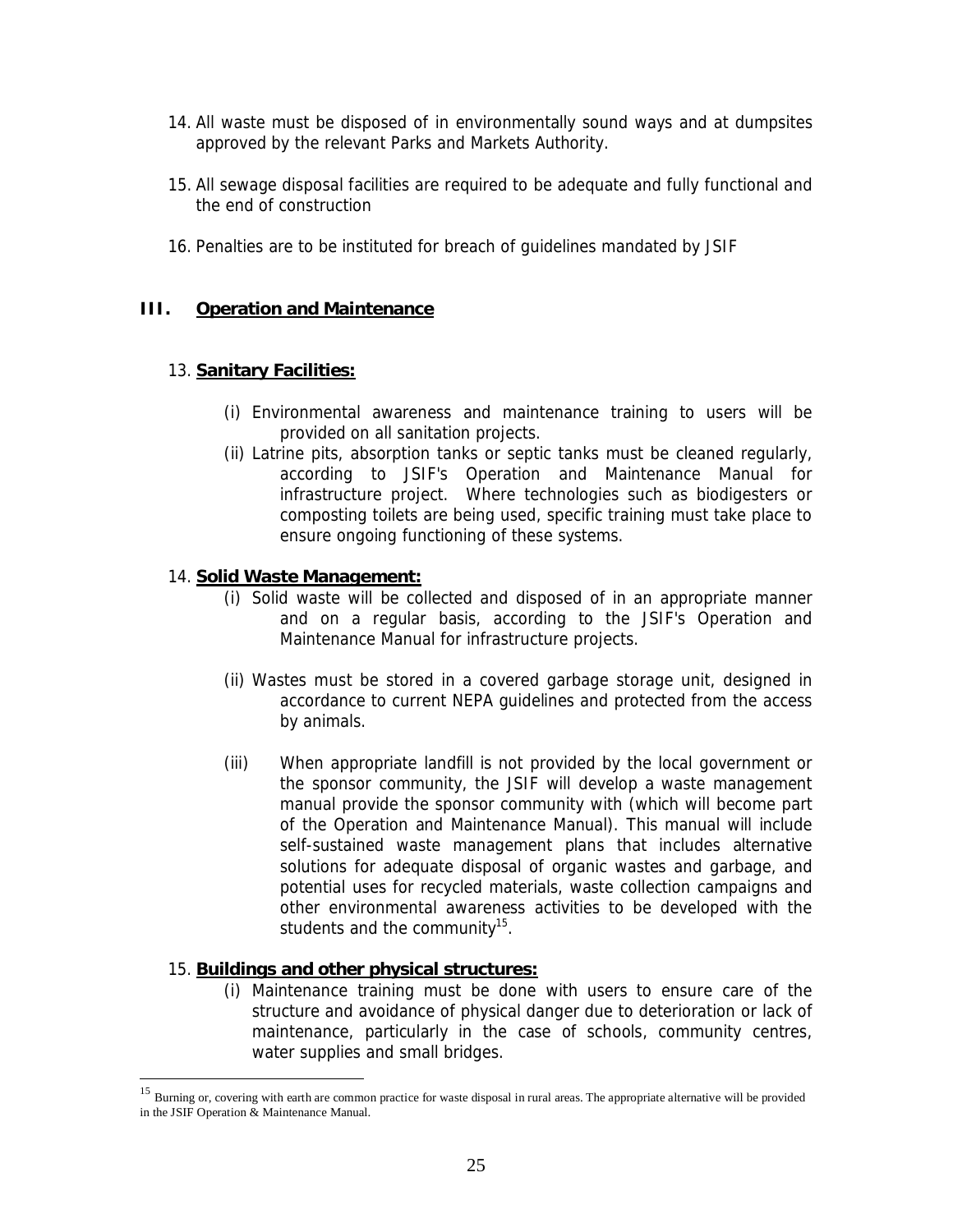## **2.0 Specific Guidelines by Project Sub-type**

All Project Sub-types assume the General Guidelines in addition to the type-specific guidelines listed below and the procedure required during each stage of the Project Cycle as outlined in Section 4.0.

## **1. Roads**

**Design Phase**

- 1. Roads must be designed and constructed so that they do not impede the free flow of intervening water ways:
	- (i) At design phase, the grade of road must be established above the level of the existing drains
	- (ii) In case the existing road crosses a waterway, the design for rehabilitation must include culverts to allow the free flow of water. Size of culverts must be designed to accommodate a 30-year storm event.
- 2. Capped and uncapped roads must be designed and constructed so that water does not stand over long periods either on the road (in surface depressions) or at the sides or base.
	- (i) In case the size of the existing drains are not sufficient to ensure free water flow of a 30 year storm event, their enlargement must be included in the rehabilitation design;
	- (ii) If existing drains are blocked by vegetation or silt, clearing must be included in the rehabilitation project.
- 3. Bridges design must include re-vegetation of shoulders using native vegetation to reduce erosion.
- 4. The shoulder declivity must be designed according to the soil characteristics.

**Construction Phase**

- 5. Construction works must comply with the JSIF's General Environmental Guidelines and implemented using JSIF's Environmental Handbook for Construction Supervision and monitoring and must ensure the following:
	- (i) Defined grades must be correctly set in place
	- (ii) No depressions must be left in the surface of the road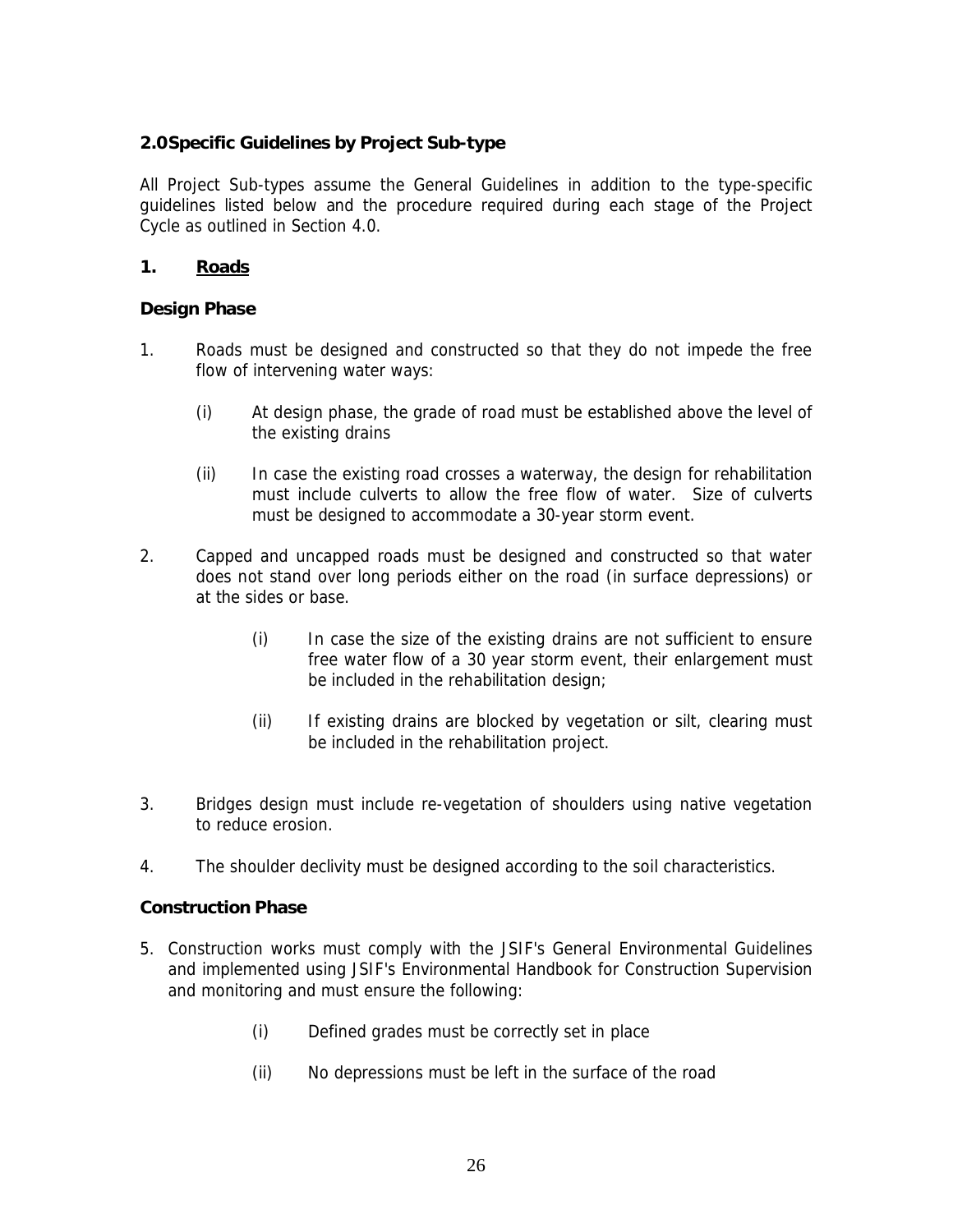- (iii) Drains must be unblocked and correctly sized, as in the project design.
- 6. Erosion control measures must be implemented accordingly to project design:
	- (i) Exposed road shoulders must be vegetated early with native species, appropriate to the site to reduce the impact of raindrop erosion
	- (ii) Erosion (silt/sediment) barriers must be in place and functional throughout construction.
- 7. There must be a satisfactory system of regular collection and disposal of waste and garbage; during construction works the contractor must ensure that:
	- (i) Materials are stored in such a way that will not be carried by rains and/or run-off waters into the drains
	- (ii) Garbage and construction wastes are collected and disposed in appropriate sites in a way that ensure that they will not be carried into the drains or discharged into wetlands or in sensitive vegetation communities;
	- (iii) Measures are implemented to avoid spills of lubricants, fuels and other chemicals, and in the event of an accidental spill, clean up is clone immediately
	- (iv) After construction works are concluded the contractor must clear the area from all equipment, machines and wastes (liquids or solid)
	- (v) Whenever the sponsoring community does not provide an adequate site for waste disposal, the contractor shall follow the guidelines JSIF' will develop for waste disposal

**Operation and Maintenance**

- 8. Operations and Maintenance should follow JSIF's Operational and Maintenance Manual for Infrastructure Projects. Particular attention needs to be paid to:
	- i. Erosion control
	- ii. Drainage
	- iii. Clearing and mitigating against land-slippage (within the capabilities of the community e.g. minor retaining walls, major works are the responsibility of the relevant authority.
- **2. Infirmaries, Health Centres and Similar Facilities**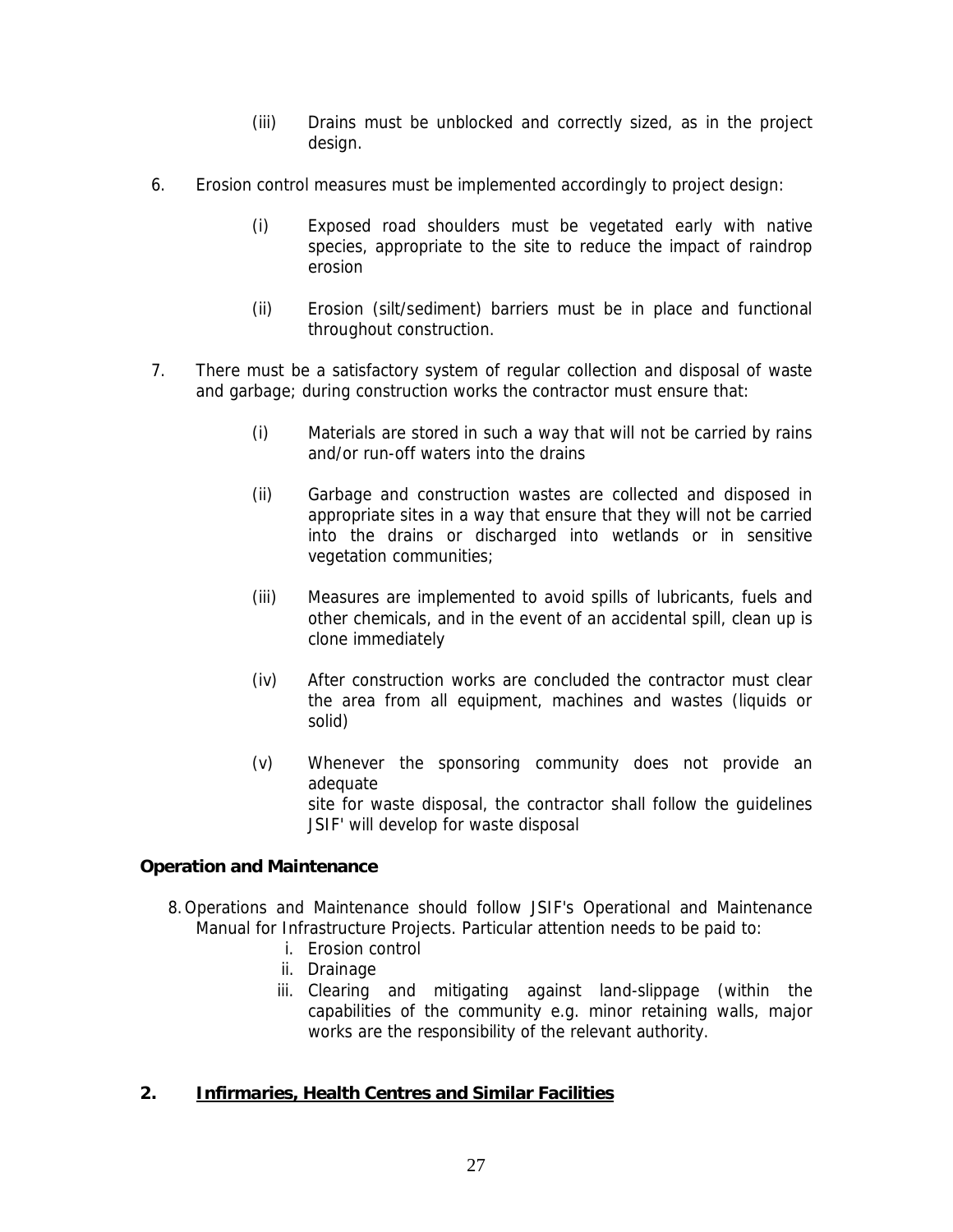# **Project Design**

- 1. Ministry of Health Standards for Design of Type 1 and 2 Health Centres must be applied to all JSIF Health Centre projects
- 2. Optimum sanitation must be maintained at all times. Cleanliness of utensils and equipment is paramount:
	- (i) Water supply facilities must include running water. When public water supply is not available on site, the project must consider, whenever technical and economically feasible, drilling a well or other alternative to provide potable water to the centre, including storage of rain water and roof drain water.
	- (ii) When public water supply is not available and no other alternative is technically and economically feasible, the JSIF must consider not financing the project.
	- (iii) Medical wastes must be disposed though approved Ministry of Health facilities or techniques.

**Construction Phase**

3. Construction works must comply with the JSIF's General Environmental Guidelines and implemented using JSIF's Environmental Handbook for Construction Supervision and Monitoring.

**Operation and Maintenance**

- 4. Operations and Maintenance should follow JSIF's Operational and Maintenance Manual for Infrastructure Projects. Particular attention needs to be paid to:
	- i. Maintenance of ventilation i.e. functioning secure windows
	- $ii.$  Pest control  $-$  particularly in bathrooms and kitchen/dining areas
	- $iii.$  Landscaping  $-$  ensuring safe, aesthetically pleasing surroundings
	- $iv.$  Disaster preparedness  $-$  for hurricanes, flooding and fire
	- $v.$  Waste disposal  $-$  safe disposal of medical and other wastes
- **3. Sanitary Facilities (latrines)**

**Site Selection and Project Design**

1. Pit 1atrines should be avoided due to (i) odour and insect (flies and mosquitoes) problems; (ii) risks of contamination by pathogens (virus, protozoa and helminths) transmitted by excreta; (iii) risk of small children falling into pits; (iv) where the water table is high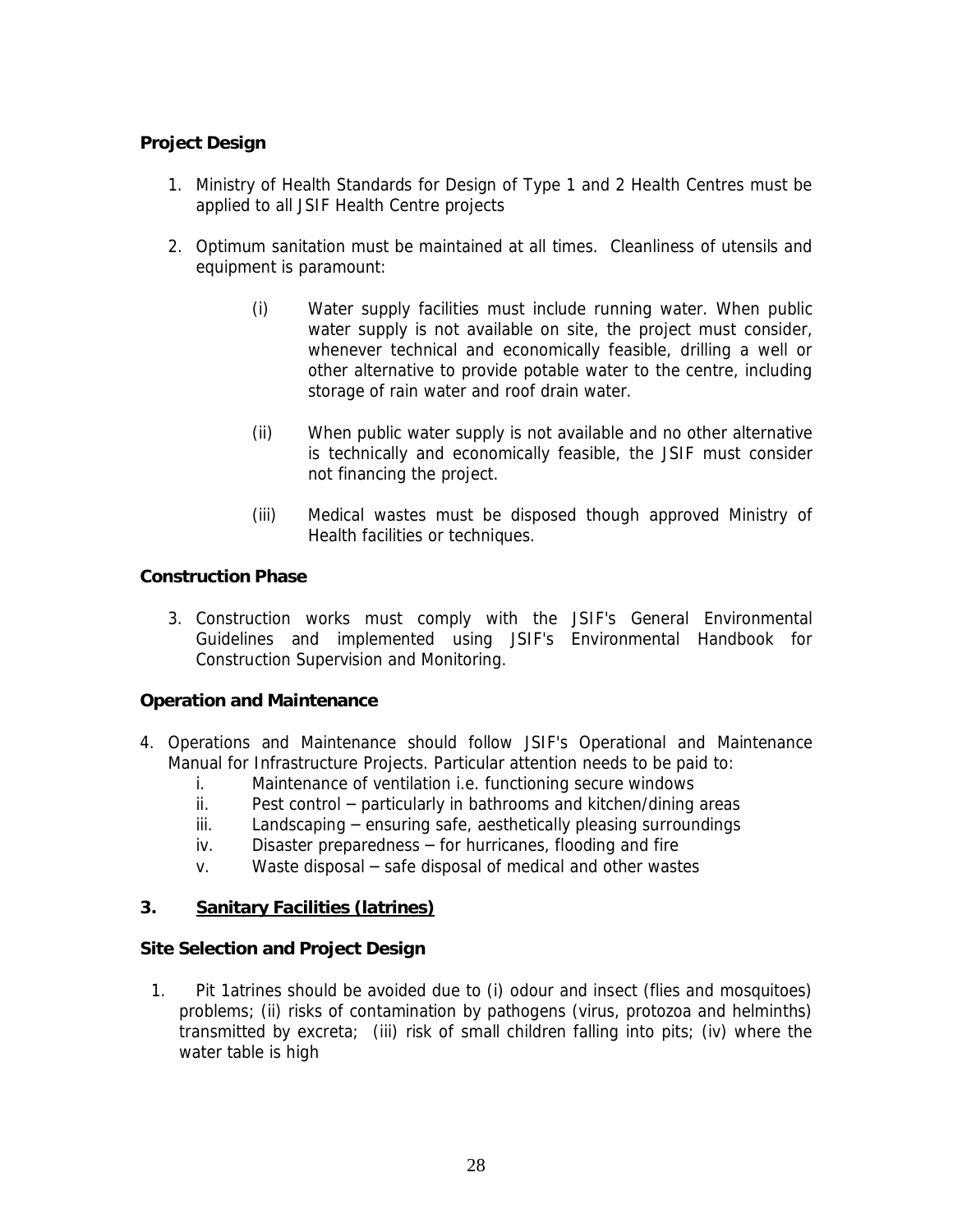- 2. Pit latrines with adequately designed septic tanks and absorption pits are recommended when there is (i) inadequate water supply to support water closets (ii) where soil absorption rates ensure proper and safe diffusion of waste water (ii) where there is no potential for contamination of ground water supplies.
- 3. Other alternative sanitation technologies, such as ventilated improved latrines (VIP latrines), should be considered appropriate only when flushing toilets are not technically and economically feasible.
- 4. The sanitary facility must be installed in a site that (i) has a low water table (ii) is located down stream

# **Construction Phase**

5. Construction works must comply with the JSIF's General Environmental Guidelines and JSIF's Environmental Handbook for Construction Supervision and monitoring.

## **Operation and Maintenance**

- 6. Operation & maintenance must comply with the General guidelines presented as well as with JSIF's Manual for Operation and Maintenance of Infrastructure Projects.
- **4. Sanitary Facilities (community showers)**

**Site selection and project design**

- 1. Before the sanitary facility is designed it must be ensured that the site where it is to be installed is located downstream any water body source.
- 2. Community showers must be located at least 15 meters from existing buildings and houses.
- 3. The community shower must be installed inside a well-ventilated and welldrained super structure.
- 4. The area surrounding the superstructure must be adequately landscaped, secure and well drained.
- 5. The size and number of showers must comply with JSIF's design guidelines

## **Construction Phase**

6. Construction works must comply with the JSIF's General Environmental Guidelines and JSIF's Environmental Handbook for Construction supervision and Monitoring.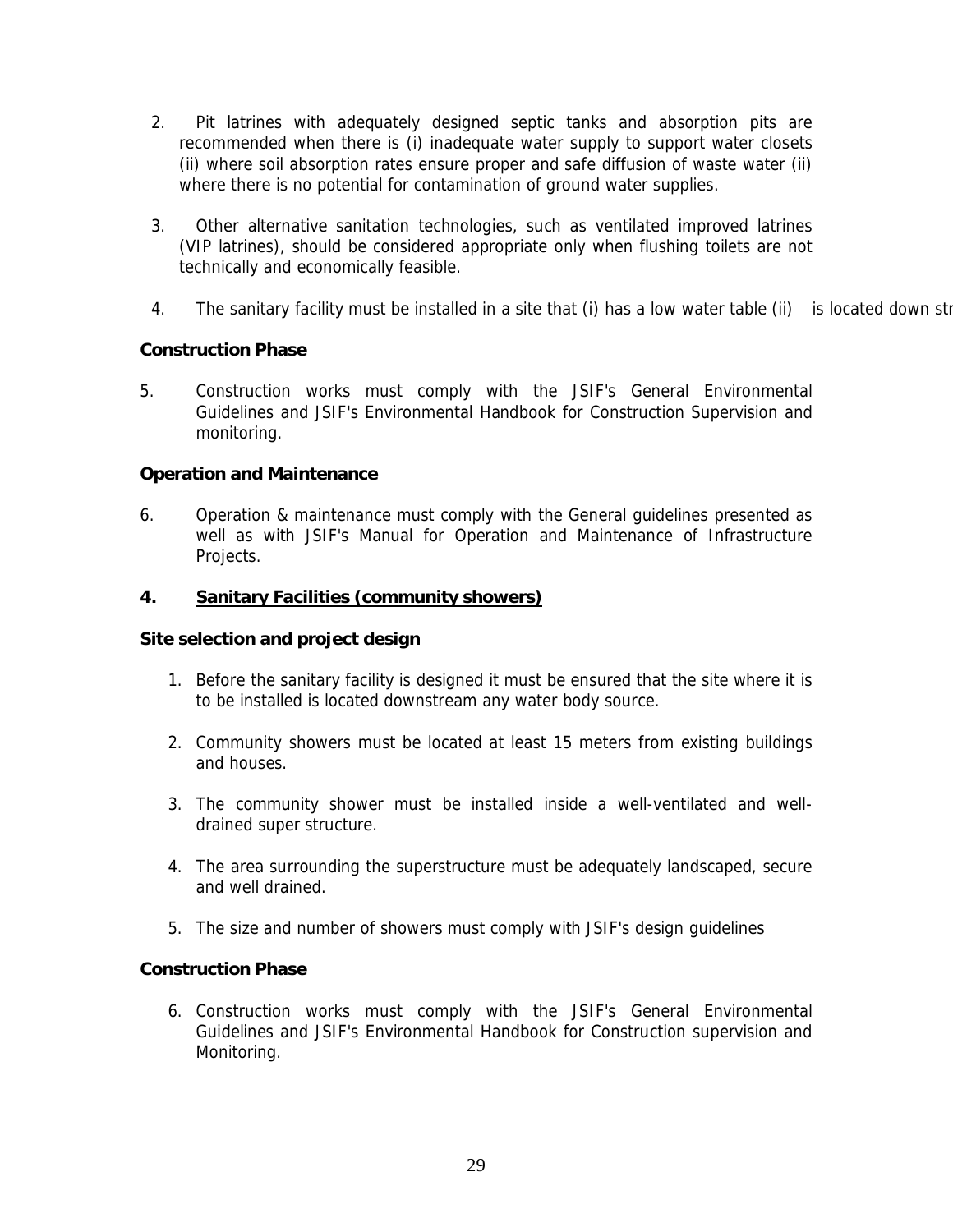**Operation and Maintenance**

- 7. Operations and Maintenance should follow JSIF's Operational and Maintenance Manual for Infrastructure Projects. Particular attention needs to be paid to:
	- a. Maintenance of plumbing and water supply
	- b. Cleanliness of facility
	- c. Maintenance of security measures
- **5. Drainage**

**Project Design**

1. Project design must follow the general guidelines as well as the specified procedures outlines for appraisal of projects in Section 4.0.

# **Construction Phase**

- 2. Construction works must comply with the JSIF's General Environmental Guidelines and JSIF's Environmental Handbook for Construction Supervision and Monitoring.
- 3. Vegetation and silt materials recovered from dredging must be securely, disposed, in order to avoid being brought back to canals and drains, by runoff and rains.
- 4. During dredging, unauthorised persons must be prevented from approaching working areas by the installation of protecting devices, in order to avoid or minimise risks of accidents involving the community.

## **6. Water Projects**

1. It must be verified that requirements for protecting the water source from contamination are adopted.

2. The delivery of safe potable water must be ensured: materials used in the pipeline must ensure that no leaks will threaten the delivery of safe potable water.

- **a. Site selection and protect design**
- 3. Crater source must be located upstream any possible source of crater pollution and protected from contamination by a superstructure.
- 4. Project Application must require physical and bacteriological analysis of the water from the water source, which is intended to be used.